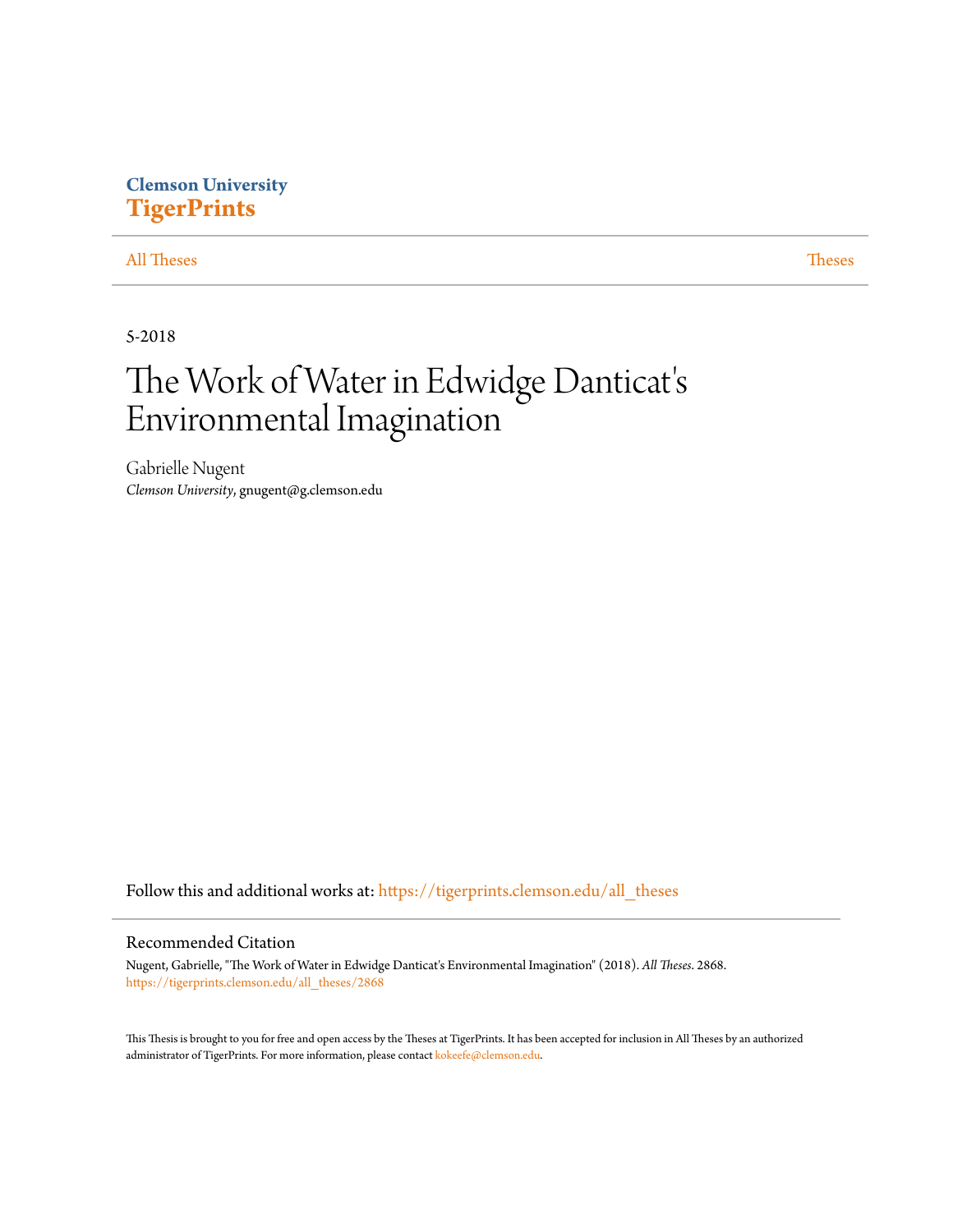## THE WORK OF WATER IN EDWIDGE DANTICAT'S ENVIRONMENTAL IMAGINATION

A Thesis Presented to the Graduate School of Clemson University

## In Partial Fulfillment of the Requirements for the Degree Master of Arts English Literature

by Gabrielle Nugent May 2018

Accepted by: Dr. Angela Naimou, Co-Committee Chair Dr. Walt Hunter, Co-Committee Chair Dr. Michael LeMahieu, Committee Member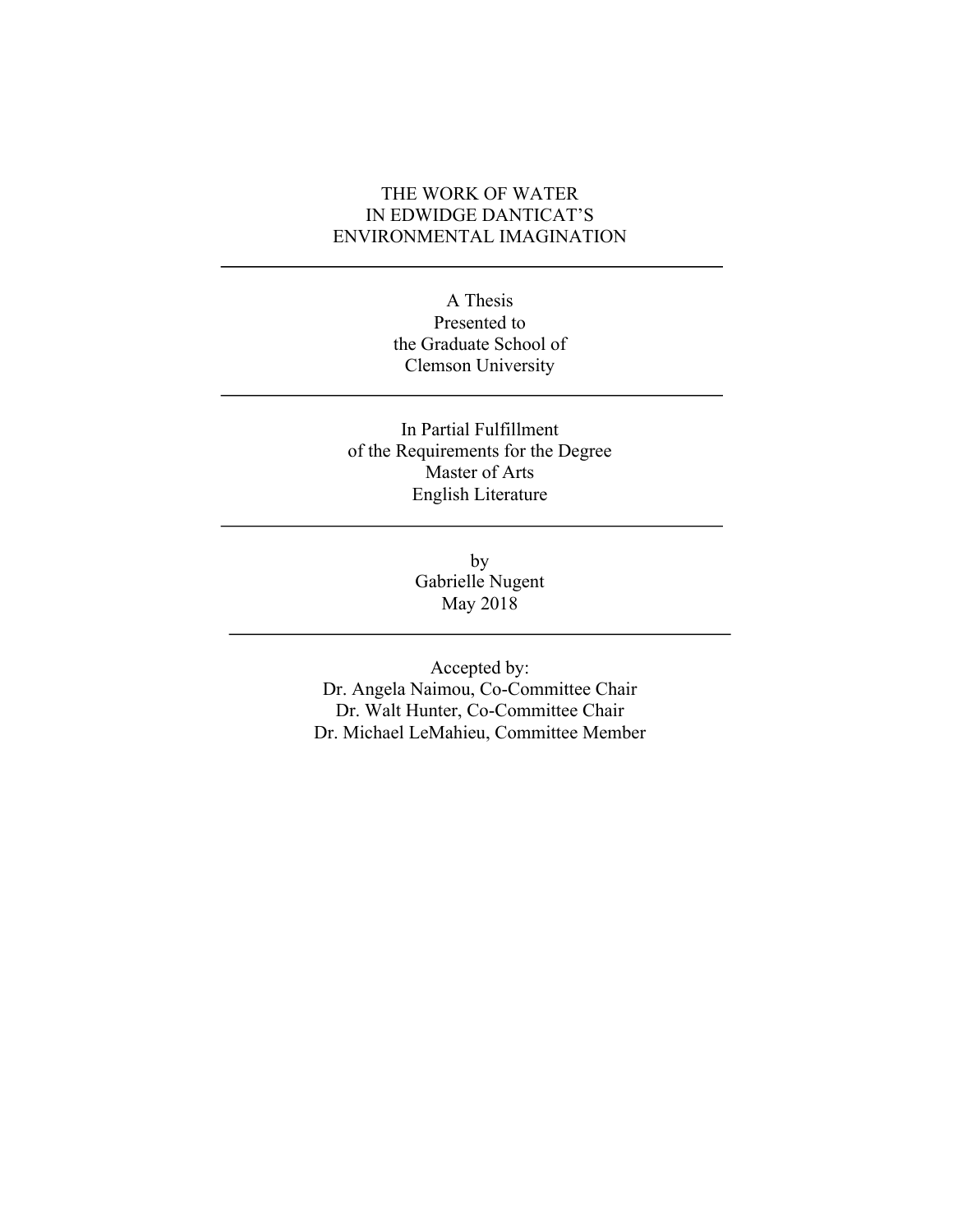#### **ABSTRACT**

This paper argues that focusing on seascapes in Danticat's fiction unsettles former land-sea relations and, in turn, generates fluid conceptual alternatives to rigid colonial histories, hierarchies, and temporal scales. Investigating how the water in Danticat's fiction upends cultural narratives of colonial progress and modernization's processes also yields considerations of how Danticat's novels entail a widening of the customary aperture of ecocritcism. Thinking about Danticat's fiction environmentally raises the stakes for how we may think about the links between "the local" and contexts of planetary reach on an "ecoglobal" scale. Foregrounding these concerns when reading Danticat's work bears directly on contemporary pairings between literary studies and the environmental humanities. An attention to Danticat's seascapes thus enriches ecocritical approaches to not only Danticat's fiction, but also offers a narrative point of intersection in which two previously divergent schools of thought may be paired. Braiding postcolonial perspectives with ecocritical critiques outlines how literature's imaginative capacities can galvanize forces for not just social, but also global environmental change. Thus, this paper, in coalescing an analysis of the ubiquity of water in Danticat's work with questions of how the narrative itself takes up tidal patterns of circulation, is primarily concerned with how the forms of Danticat's fiction articulate and circulate reflections on empire, American foreign policy, what Rob Nixon terms "slow violence," and methods of resistance. I contend here that Danticat's aesthetic strategy mediates socioenviornmental transformation through the trope of water. Water, this essay claims, as both a natural resource and source of history, offers us innovative ways of thinking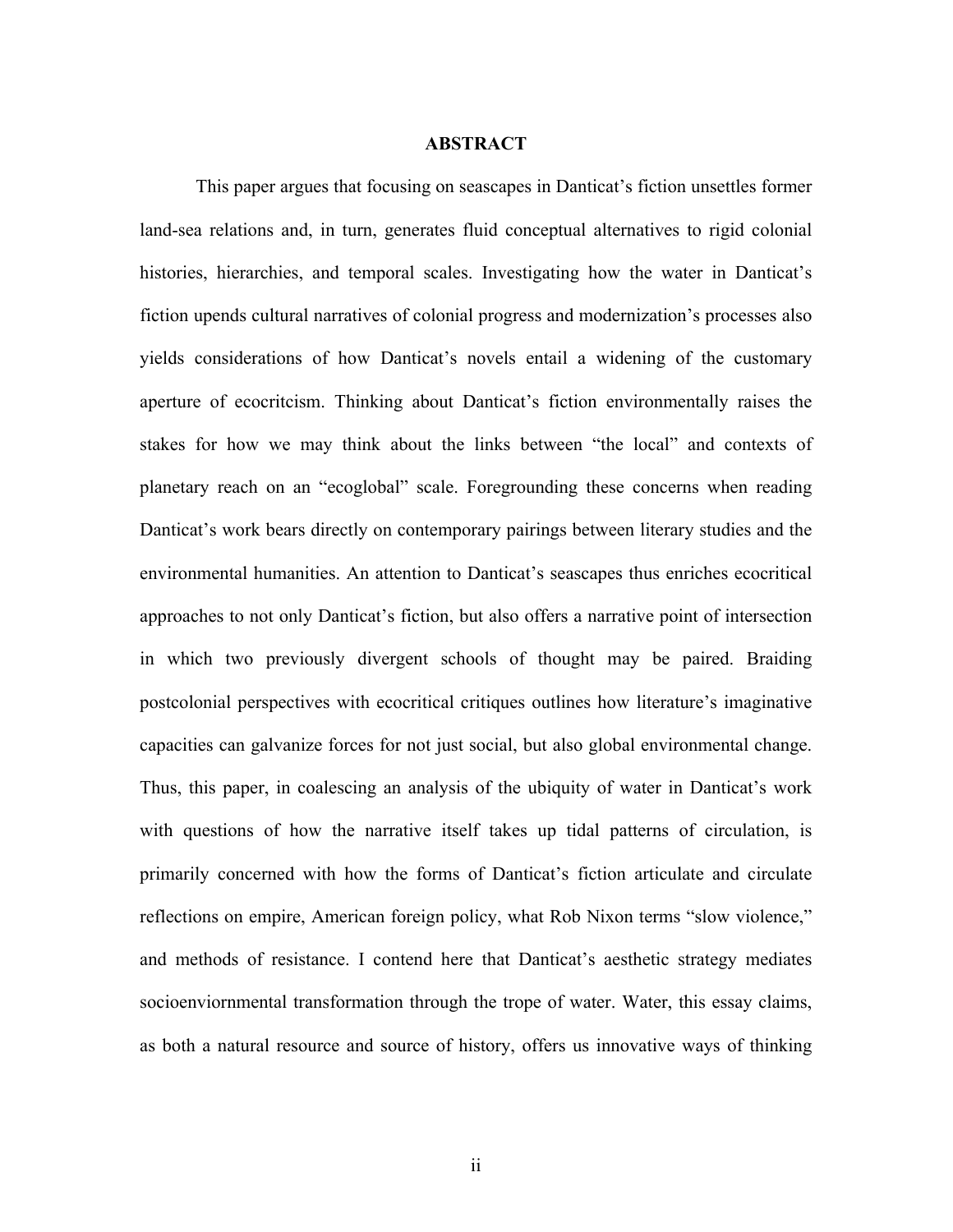about how it can initiate possibilities for prompting socioenvironmental change—and reflects what is at stake if we don't.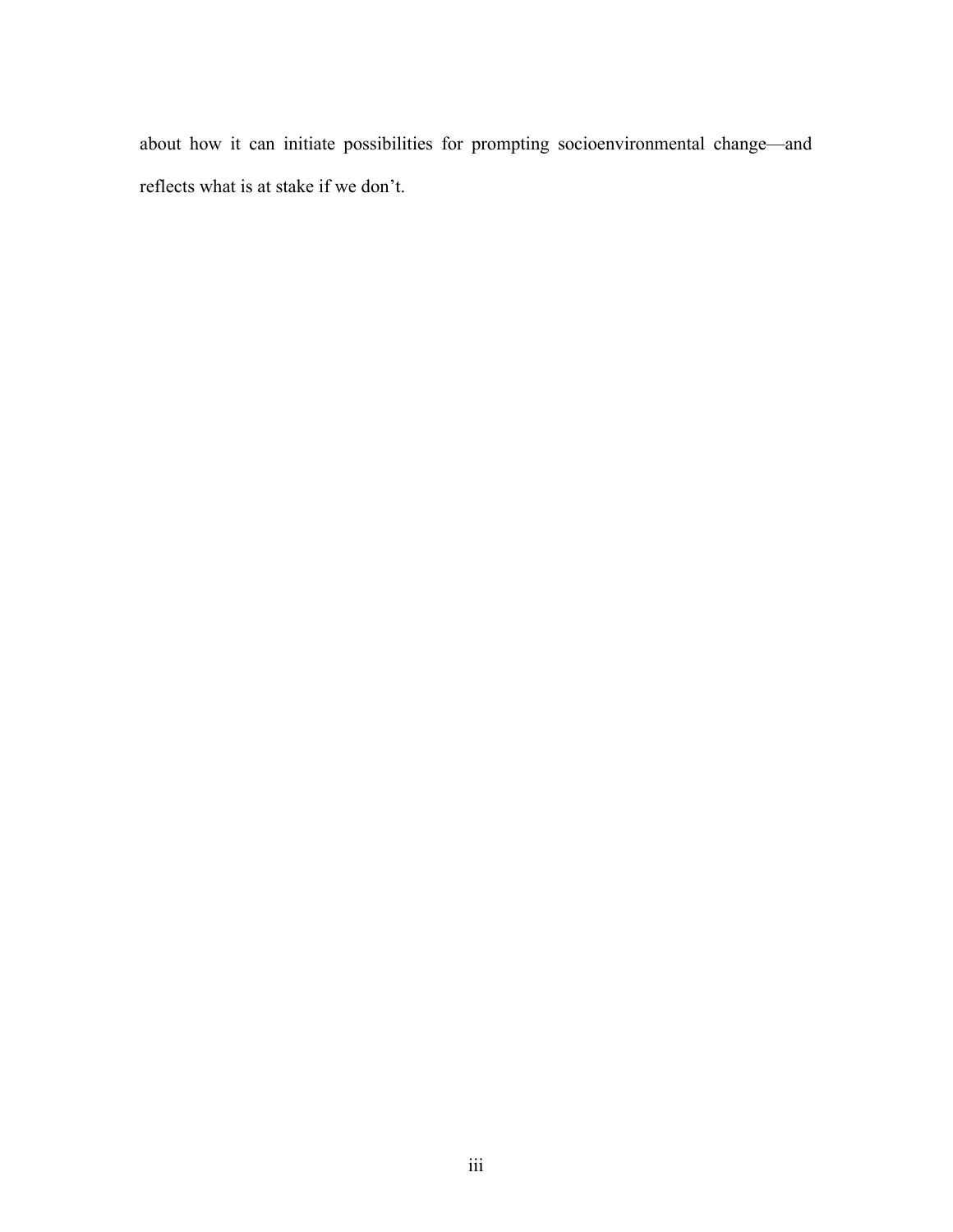### **DEDICATION**

To Regina and Edward Nugent—my wildest dream advocates and most enthusiastic supporters—your unfailing love, unwavering generosity, and constant encouragement have made this possible in more ways than I could ever begin to express. Thank you for sharing your profound admiration and respect for the sea with me from an early age. Thank you for always indulging my endless curiosity about the world, and for satiating it by filling our home with literature and my life with travel.

I love you both beyond measure.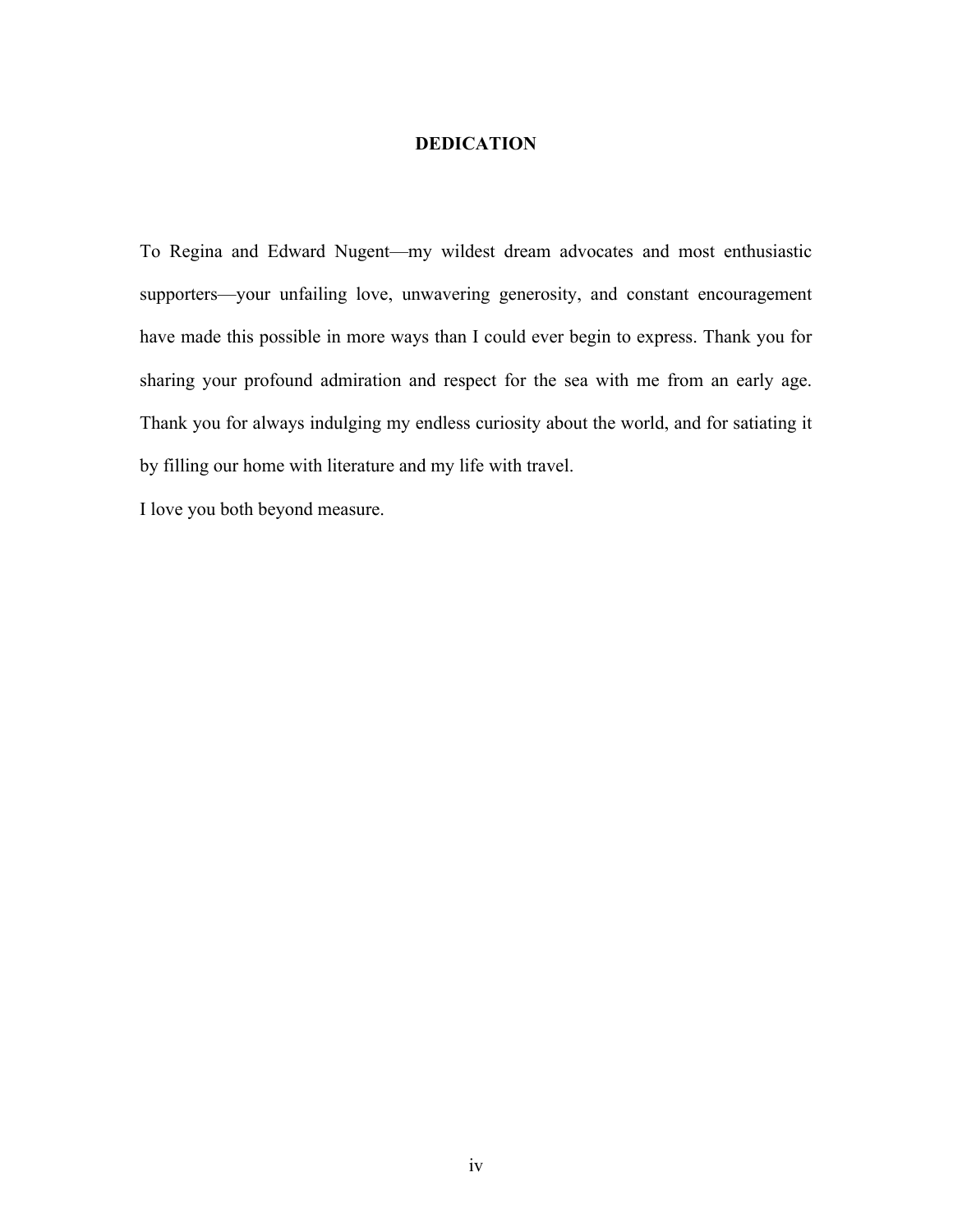#### **ACKNOWLEDGMENTS**

My first, and most profound, gratitude goes to the members of my thesis committee, who have been the most exceptional advisors throughout this process and an intellectual dream to work alongside. Walt Hunter's early enthusiasm for this project and his keen guidance throughout have indelibly shaped these pages and immeasurably expanded my thinking. Without his thoughtful, detailed criticisms, this project would not have acquired the coherence I hope it now has. I am grateful in equal measure for his warm friendship as much as I am his unflagging mentorship. I am deeply indebted to Angela Naimou, whose patience and wisdom are evident in the better parts of this project. Her questions always allowed me to think more critically, examine more insightfully, and write more confidently. If ever I felt off balance, her encouragement, sense of humor, and generosity was what so often restored my sense of equilibrium. Michael LeMahieu's lively seminars, careful direction, and astute writing advice shaped this project long before its inception. I am endlessly grateful to have had him in my corner these past few years, not only because of how inventively he has guided my thinking, but also for the artistry of his instruction, wisdom, and mentorship. Their collective brilliance, companionship, and generosity form the palimpsest of these pages.

Certainly sufficient account cannot possibly be given for all the friendships, poetry readings, intellectual and enthusiastic conversations, and travels that have sustained me in my time at Clemson. I am particularly grateful to several people, including Kimberly Manganelli, Lindsay Turner, Hannah Connelly, Bridget Rogers, Michelle Conroy, Alyssa Cami, and Courtney Huff-Oelburg. To my sister, Emily, whose fearlessness is my ultimate source of inspiration. And to Shane Mims, who always knew I would.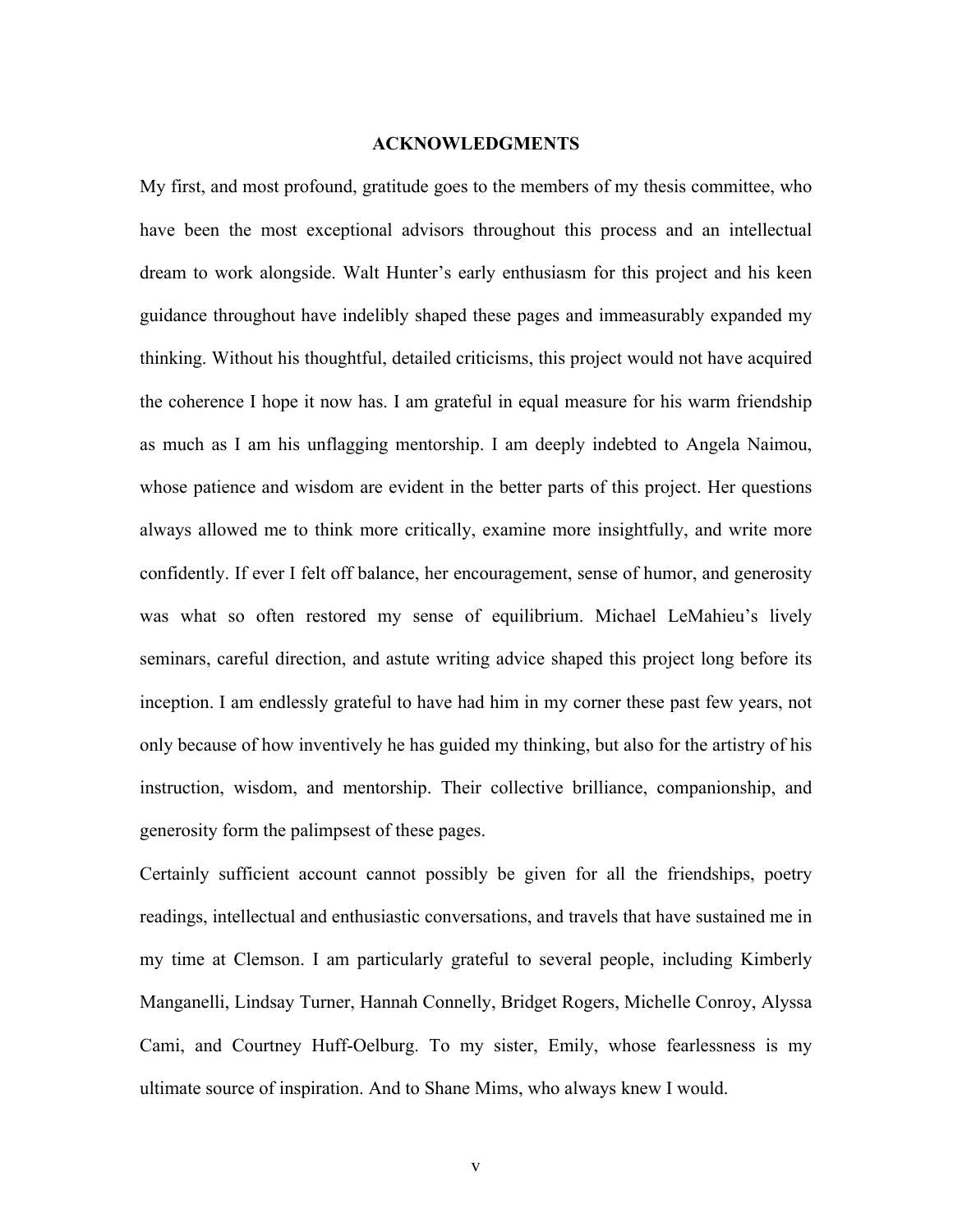## **TABLE OF CONTENTS**

| Page |
|------|
|      |
|      |
|      |
|      |
|      |
|      |
|      |
|      |
|      |
|      |
|      |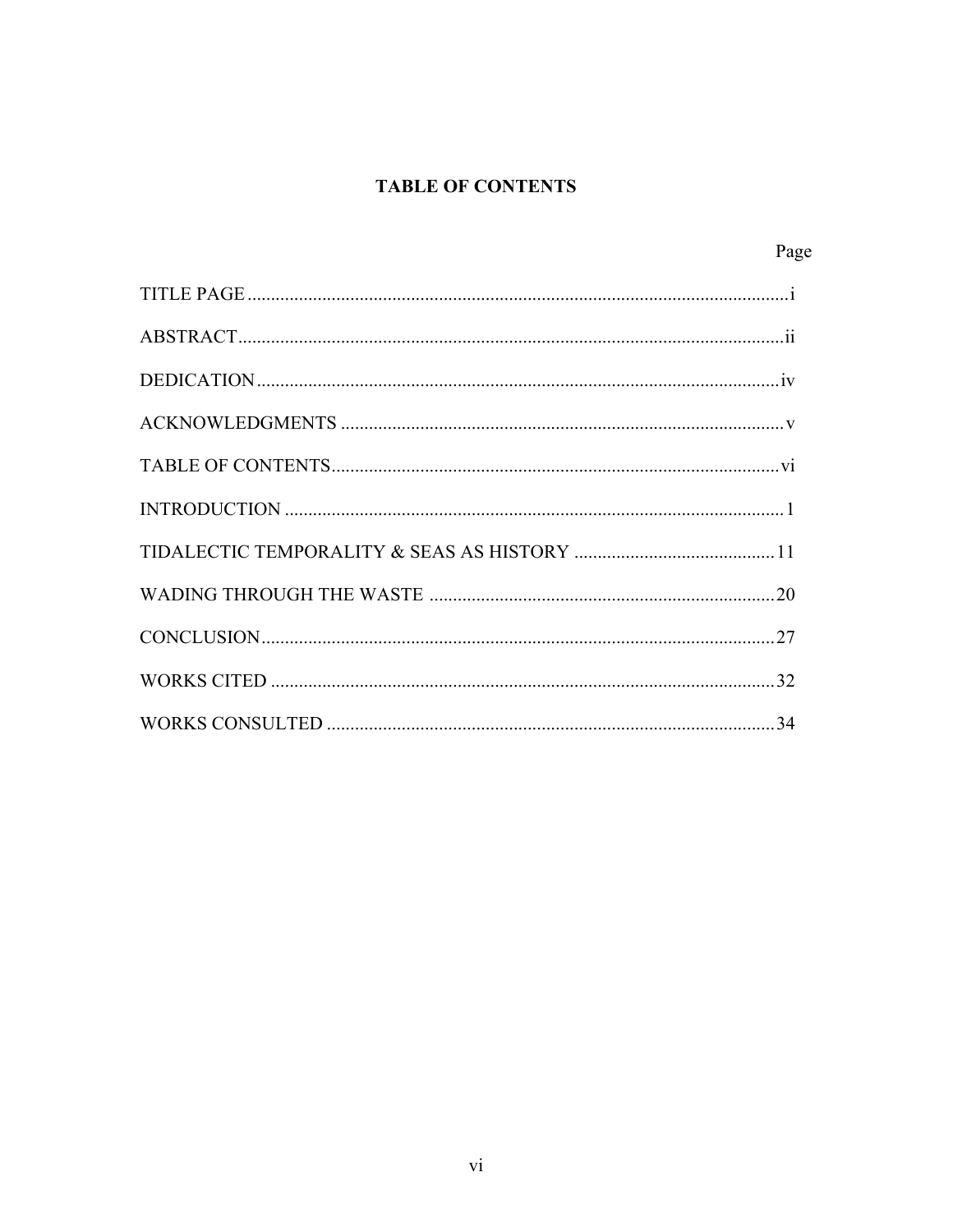Edwidge Danticat's novels are principally about water. Three bodies of water in particular are consistently featured in Danticat's work: the Massacre River, named after the genocide that occurred on the Dominican side of its banks; the Caribbean Sea; and the Atlantic ocean, which holds, according to Danticat, the stories of those who live "life eternal, among the children of the deep blue sea"  $(KK 7)$ .<sup>1</sup> The paradox of the sea as an originary space and the sea as a passageway to freedom through death is routed through many of Danticat's works, which are primarily set in Haiti. Since most arrivants to islands before the twentieth century came by water, the sea is often positioned as "an origin for the diverse peoples of the Caribbean and the Pacific" (DeLoughrey 23).<sup>2</sup> And yet, Danticat's prose often draws on the stories of her "foremothers and forefathers" showing "such deep trust in the sea that they would jump off slave ships and let the waves embrace them" ("We are…"). Danticat writes extensively, in both her fiction and nonfiction pieces, on her ancestors' confidence in the sea as "the beginning and the end of all things," the "road to freedom and their entrance to Guinin," where they believed their spirits would ultimately return.<sup>3</sup> Her texts frequently ruminate on Haiti's long drowned history: that is, of its roots in the trans-Atlantic slave route and of those lost to the bottom of the ocean during the Middle Passage—"the holocaust" of the slave trade

<sup>1</sup> For this paper's purposes, in-text citations from Danticat's short story collection, *Krik? Krak!*, will be identified by the abbreviation *KK*; I will similarly denote in-text citations for *Claire of the Sea Light* as *CSL*.

<sup>&</sup>lt;sup>2</sup> My use of broad terms like "European," "Western," "Caribbean," "Pacific," in this essay are necessary to outline my argument but are not intended to displace the real complexity of peoples associated with these geographic regions. Similarly, this sentence here is by no means representative of all native Caribbean arrivants nor all indigenous historiography.

<sup>3</sup> In a nonfiction essay Danticat wrote early on in her writing career titled, "We are Ugly, But We are Here," she explains that her "foremothers," when enslaved, "believed that when they died their spirits would return to Africa," most specifically to a "peaceful land" called "Guinin, where gods and goddesses live." Both quotes here are taken from that piece.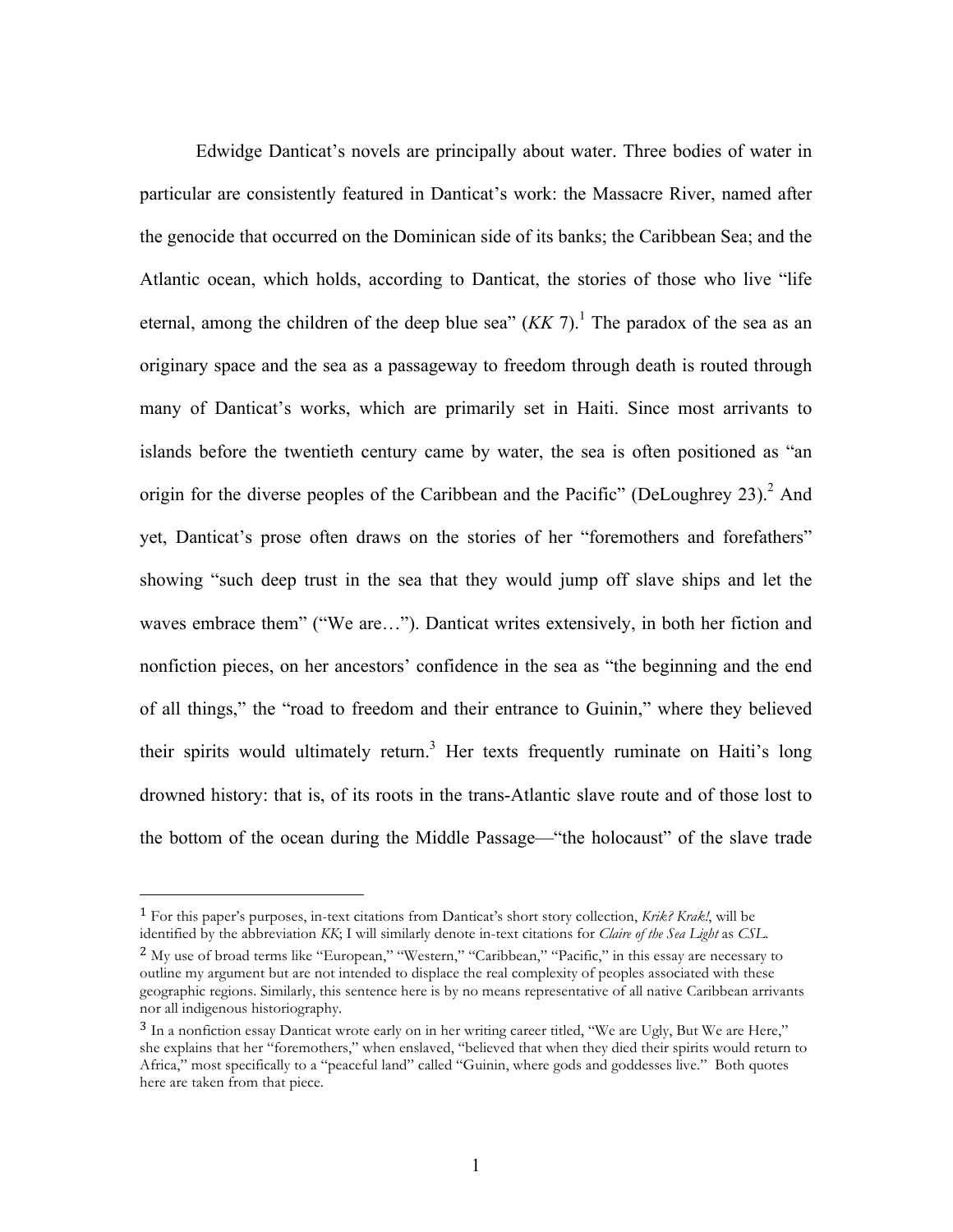that Danticat asserts is part of Haiti's "legacy." Danticat's prose not only addresses water's historical, spiritual, and cosmic significance, but also explores its role, as a natural resource, in understanding the economic and environmental conditions in Haiti as well.

This paper argues that focusing on seascapes in Danticat's fiction unsettles former land-sea relations and, in turn, generates fluid conceptual alternatives to rigid colonial histories, hierarchies, and temporal scales. Investigating how the water in Danticat's fiction upends cultural narratives of colonial progress and modernization's processes also yields considerations of how Danticat's novels entail a widening of the customary aperture of ecocritcism. Thinking about Danticat's fiction environmentally, or "ecologically," offers a perception of raised stakes as to the significance of the links between "the local" and contexts of planetary reach on an "ecoglobal" scale, a "wholeearth way of thinking and feeling about environmentality" (Buell 227). Foregrounding these concerns when reading Danticat's work bears directly on contemporary pairings between literary studies and the environmental humanities. An attention to Danticat's seascapes thus enriches ecocritical approaches to not only Danticat's fiction, but also offers a narrative point of intersection in which two previously divergent schools of thought may be paired. Braiding postcolonial perspectives with ecocritical critiques outlines how literature's "imaginative capacities" can galvanize "nonliterary forces for social change" and engages the "representational, narrative, and strategic challenges posed by the relative invisibility of slow violence" (Nixon 33). A key question there arises: in coalescing an analysis of the ubiquity of water in Danticat's work with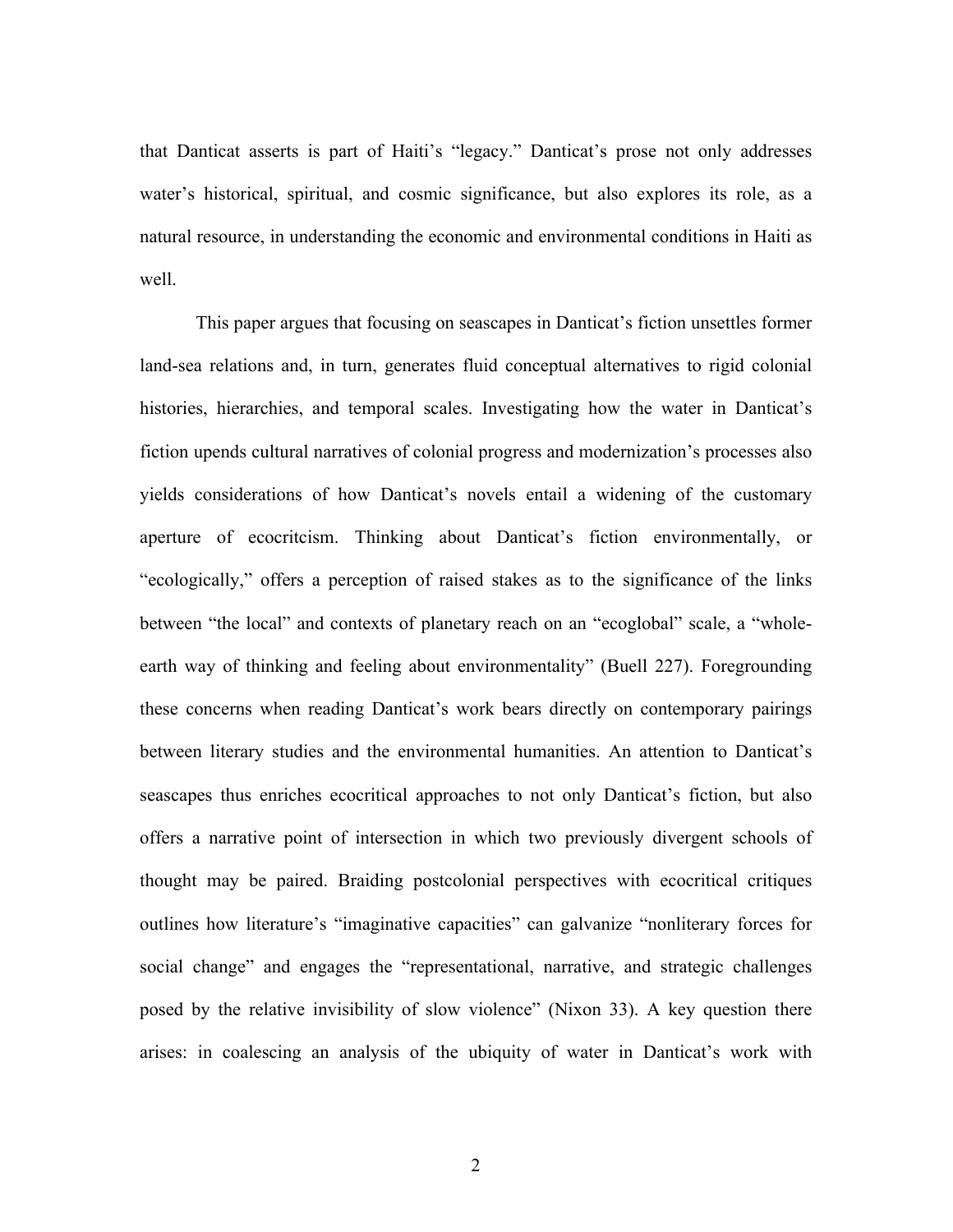questions of how the narrative itself takes up tidal patterns of circulation, how do the forms of Danticat's fiction articulate—and circulate—reflections on empire, American foreign policy, "slow violence," and methods of resistance? And furthermore, how does Danticat's aesthetic strategy mediate socioenvironmental transformation through the trope of water? Water, as a natural resource and source of history, offers innovative ways of thinking about how it can initiate possibilities for prompting social and environmental change—and reflects what is at stake if we don't.

The ocean's intrinsic ability to reflect its content parallels how these novels seek to convert environmental crises in Haiti into narratives that more fully represent the relationship of global forces to them. Though islands are scattered all over the globe, the spaces that "signify as islands" are generally the small landmasses close to the equator, associated with "tropical fertility," that are former outposts of empire (DeLoughrey 2). Our cognitive maps, Elizabeth DeLoughrey asserts, do not chart a "shared islandness across the globe;" we are "more likely to perceive the islandness of Jamaica than, say, Iceland" (2). An attention to this division, where island became a sort of metonym for "colony," and "continent" for "empire," pinpoints how geography has been used to uphold a series of political and cultural assumptions. These skewed ideological constructions of "islandness" are rendered materially visible in the ways the landscape of the island colonies in the Global South subsequently became subjected to empirical observation, experiment, and exploitation by its continental visitors. $4$  The trope of water

<sup>&</sup>lt;sup>4</sup> Tropical islands have not only functioned as colonial or sociopolitical laboratories of experiment, but they have facilitated tremendous developments of ecological, anthropological, and biological theories. As both DeLoughrey and Richard Grove note, "islands provided the material basis for the establishment of the natural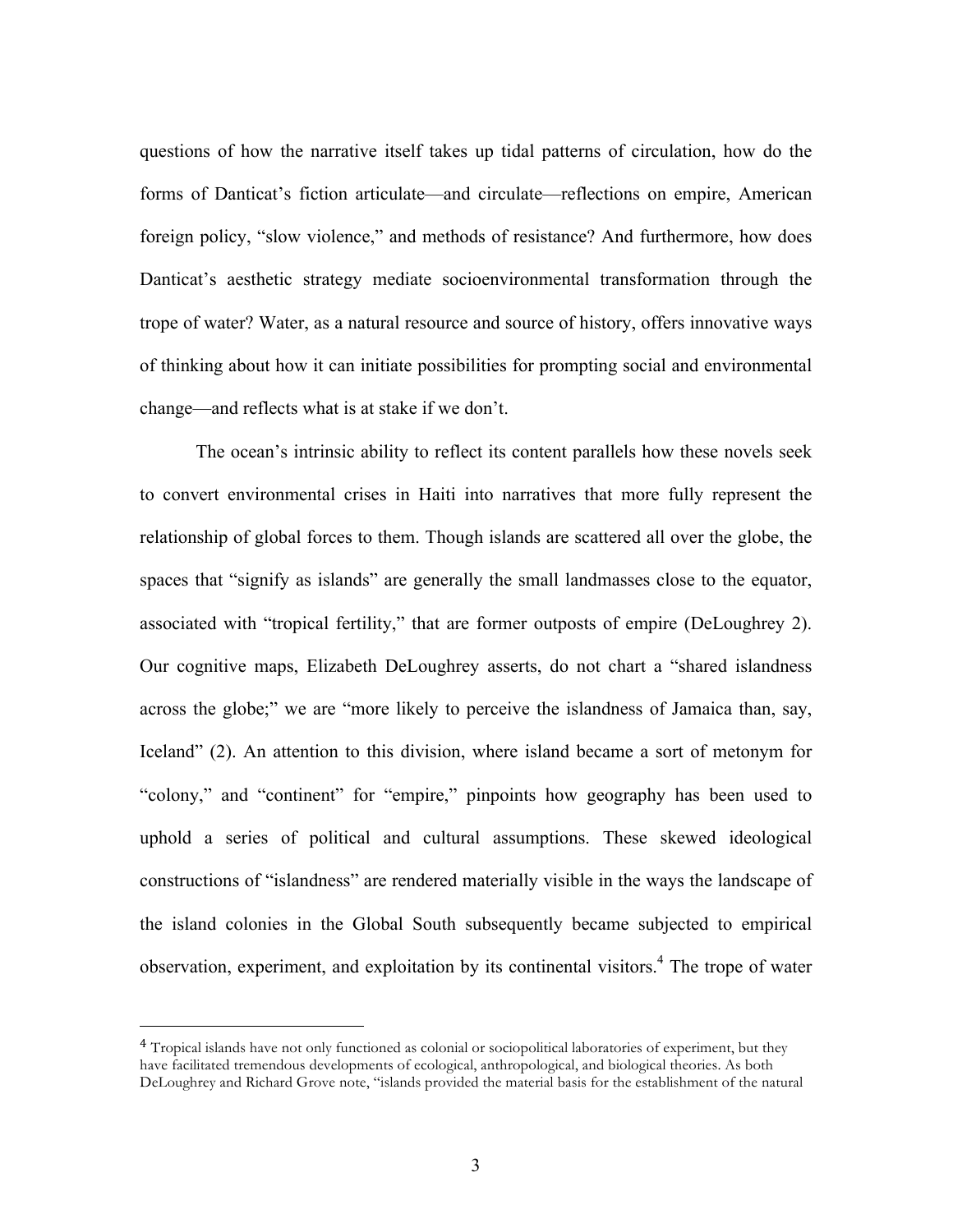in Danticat's writing is thus instrumental in emphasizing how natural spaces absorb and reflect human history.

It is water's specific properties that provide Danticat with a natural site of synthesis in which considerations of resource scarcity, unsustainable practices of resource and mineral extraction, and the invisible but insidious forces driving those practices can be merged and raised. The novel, *Claire of the Sea Light* (2013), uses specific bodies of water to supply the material basis for a critique of modernization processes and the pollution and displacement they produce. In *Claire of the Sea Light*, Danticat, by depicting characters who are, either directly or indirectly, grappling with the systematic deprivation of holding "environmental practices and concerns of their own," renders this nearly-imperceptible violence of dispossession visible through a series of arresting images, including: a disappearing seabed "buried under silt and trash," "reeking landfills smoldering on the edge" of "oil-streaked storm drains," a plague of frogs dying along brooks and streams, and "ashen black" patches of the Caribbean Sea (Nixon 2; *CSL* 45, 9, 107, 112). Furthermore, *Claire of the Sea Light* also underscores how the bodies of water depicted here serve as the material sites through which a critique of the exploitative practices of globalization can be "circulated" through the aesthetic form of the novel. This essay contends that fundamental to comprehending what work water's role performs in Danticat's literature is interpreting how water courses through not just the themes of her work, but the narrative form as well.

1

sciences, and the first scientific academies of Europeans" (9). Conversely, however, DeLoughrey also cites that European deforestation of the Canary and Caribbean islands—and Haiti especially—positioned many of these spaces as laboratories for the study of global climate and ecology: the colonial devastation of natural resources here, naturally, prompted the "first environmental conservation laws in Spain, Britain, and France" (9).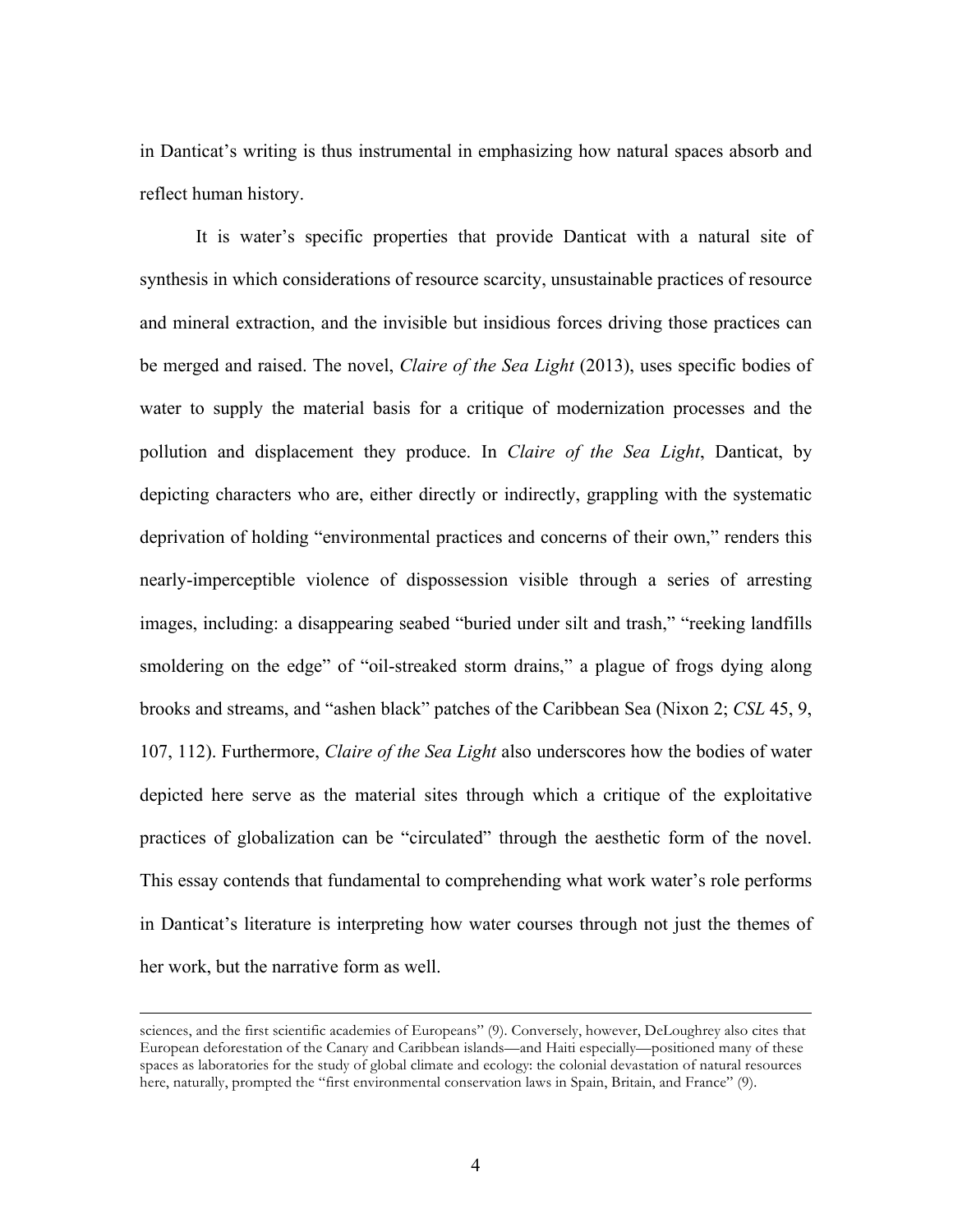A global environmental approach to Danticat's novels is seldom, if ever, centrally applied. Thus, this paper will seek to expand the conversation surrounding Danticat's fiction by examining what the pairing of an eco-critical and postcolonial framework of thinking might newly offer when considering Danticat's work. I situate Danticat's fiction here as part of a broader political effort to critically engage with, to borrow from Ursula K. Heise, "modernization processes and their consequences" on Haiti's natural resources, to imagine more equitable social structures, and to "rethink the material basis" on which such structures might be founded (251). Danticat's waterscapes uncover the dangerous relationships of power that underpin and govern the living conditions of her (mostly) fictional characters. Moreover, an analysis of water's role in Danticat's short story collection, *Krik? Krak!* (1996), and the novel, *Claire of the Sea Light*, reveals energizing possibilities for thinking about stronger formulations of the relationships between environmental conservation, historical memory, and social justice—and, more broadly, the theoretical fields of ecocriticism and postcolonialism as well.

Strengthening the connections between environmental and postcolonial literary studies through an approach that privileges both the material and metaphorical associations of water is at the theoretical heart of this project. Influential environmental literary critics like Rob Nixon, Wai Chee Dimock, Lawrence Buell, and Ursula K. Heise, have begun to forge innovative and long overdue connections between literary environmentalism and postcolonial criticism. As Nixon notes, figures like Edward Said, who demonstrated strong materialist commitments within postcolonial and/or antiimperial work were the exception, not the rule; the dominant concerns of postcolonial and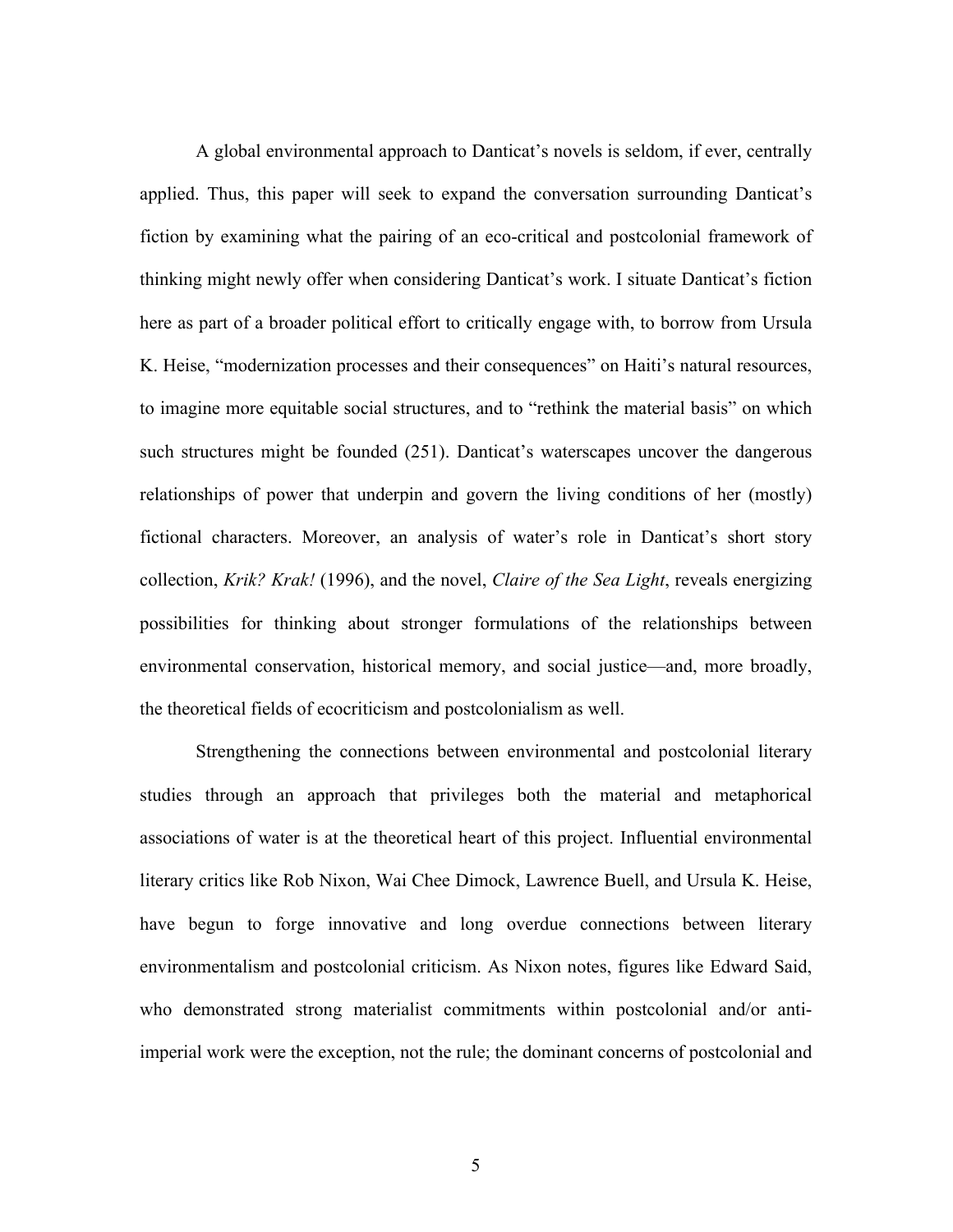environmental literary studies have previously approached one another with reciprocal indifference, mistrust, and reluctance  $(233)$ .<sup>5</sup> However, the interweaving of concerns over social justice with environmental conservation has led scholars to speak of what Graham Huggan has termed a "productive overlap" between the two fields that offers "opportunities for a fruitful alliance" between these theoretical schools (701). Moreover, as Heise poses, eco-critics have increasingly come to de-emphasize ecosystems of purity in favor of stressing how environmental problems cannot be solved without addressing issues of "wealth and poverty, over-consumption, underdevelopment, and resource scarcity" (252). On the other hand, postcolonial critics, while still highlighting "historical struggles over colonial and neocolonial power structures," have also come to address how contemporary conflicts over economic globalization have involved, and continue to revolve around, fundamental environmental questions of, according to Heise, "land ownership, energy needs, use of natural resources…and local and global patterns of consumption" (252). As the forms of these two critical orientations collide, they have developed and produced "energizing interdisciplinary possibilities, the unrealized creative bridgework, between environmental literary studies and the social sciences" (Nixon 31). As both Nixon and Heise outline, the work of exploring the connections between eco-criticism and post-colonialism has the potential to complicate and multiply

<sup>5</sup> The preeminent critics/writers associated with postcolonialism—such as Edward Said, Sara Suleri, Gayarti Chakravorty Spivak—have lived across national boundaries in ways that have given a "personal edge" to their investment in questions of "dislocation, cultural syncretism, and transnationalism" (Nixon 237; Heise 253). Conversely, the most prominent American environmental writers and critics are largely "mononationals," who have forged deep-rooted connections and imaginative commitments to a particular region: Utah for Terry Tempest Williams, Appalachian Kentucky for Wendell Berry, Willa Cather's Nebraska, New England for Frost and Thoreau, etc. What Nixon and Wai Chee Dimock call for, instead, is environmentalism that is more "transnational," than it is "transcendental" (Nixon 238; Dimock 3). So, for instance, where ecocritics are deeply interested in ties to place, and postcolonialists foreground displacements, both theoretical schools miss potential and fruitful sites of connection within the other.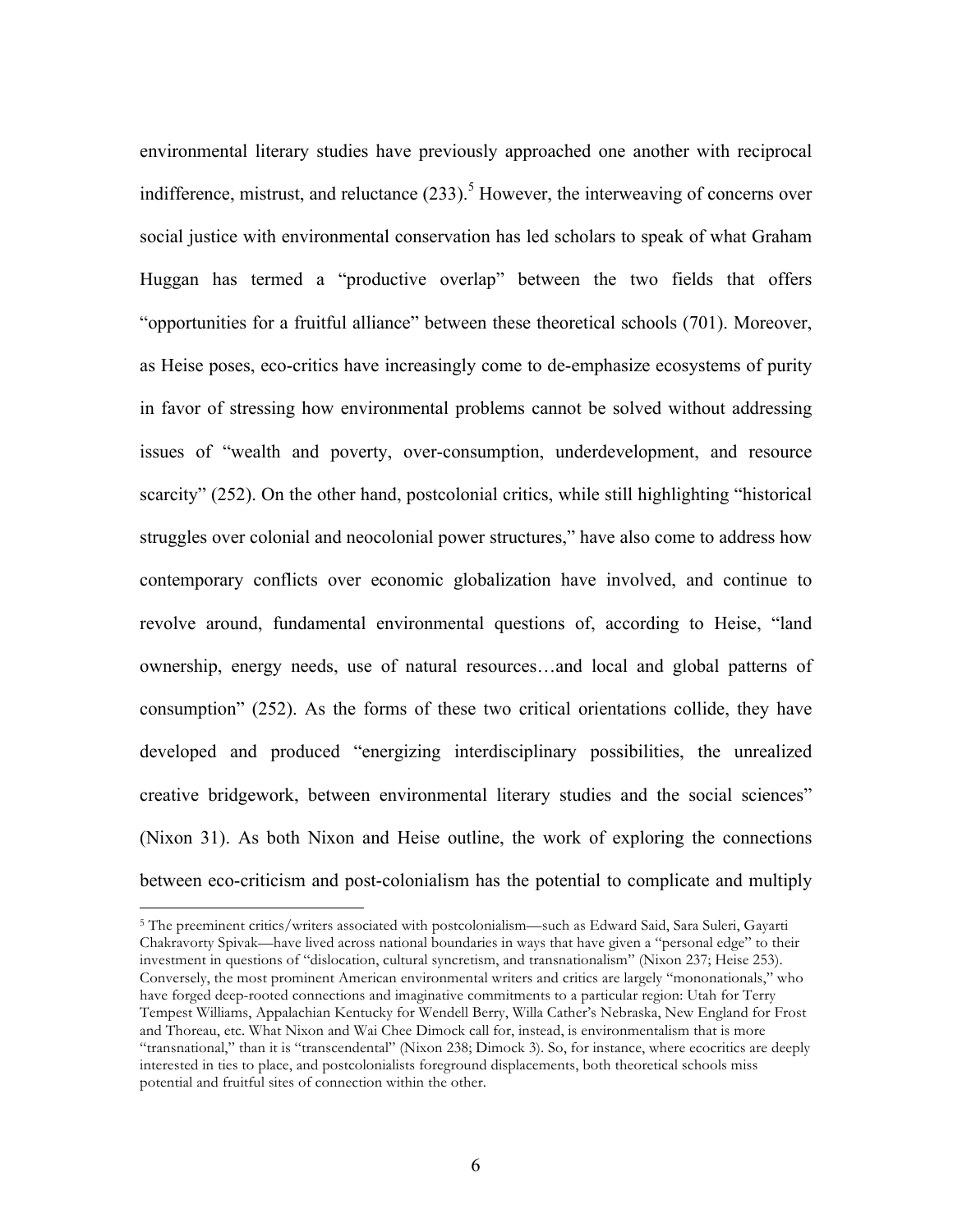the connections between environmental conservation and collective forms of justice from a national to an international scale, and perhaps even ultimately incorporating a global framework of thinking. Whereas scholars like Nixon lament the tardiness of American environmental historians and scholarship to consider the environmental repercussions of American foreign policy, particularly as that relates to contemporary imperial practices, I offer here a reading of Danticat's work here that aims to address that gap.

Nearly everything Danticat writes, particularly as it considers the relationship of Haiti's land and the waters that surround it, engages with issues of globalization and its effects: borders, identity, immigration, and the destructive "flows" of investment that can "blast the top off of a local mountain, poison the air and water, and displace communities" (MacLeod 42). However, much of the current conversation surrounding Danticat's work is often studied in terms of the counter-hegemonic histories it supplies and, specifically, for its expansive reflections on mother-daughter relationships, displacement, and storytelling.<sup>6</sup> In addition, Danticat's work often relies on historical events for its narrative framework: for example, Danticat's novel, *The Farming of Bones*  focuses on General Trujillo's 1937 massacre of Haitian migrant workers in the Dominican Republic.<sup>7</sup> Central to *Breath, Eyes, Memory* (1994) is the "Papa Doc"

<sup>6</sup> See: Susana Vega-Gonzalez's "(Dis)Locations of Oppression: Redemptive Forces in Edwidge Danticat's '*Krik? Krak!*'"; Helen Scott's "Replacing the 'Wall of Disinformation'"; Wilson C. Chen's "Figures of Flight and Entrapment in Edwidge Danticat's 'Krik? Krak!'; and Lisa M. Ortiz's "Re-Membering the Past: 'Weaving Tales of Loss and Cultural Inheritance in Edwidge Danticat's 'Krik? Krak!'"

<sup>7</sup> Known as the Parsley Massacre, this genocide was carried out in November 1937 against Haitians living on the Haitian-Dominican border. The massacre, carried out by Dominican Army troops acting on the direct orders of the dictator Rafael Trujillo, has an estimated death toll that ranges from an astonishing 12,168 to 35,000. The story goes that the Dominican soldiers would hold up a sprig of parsley to someone and ask what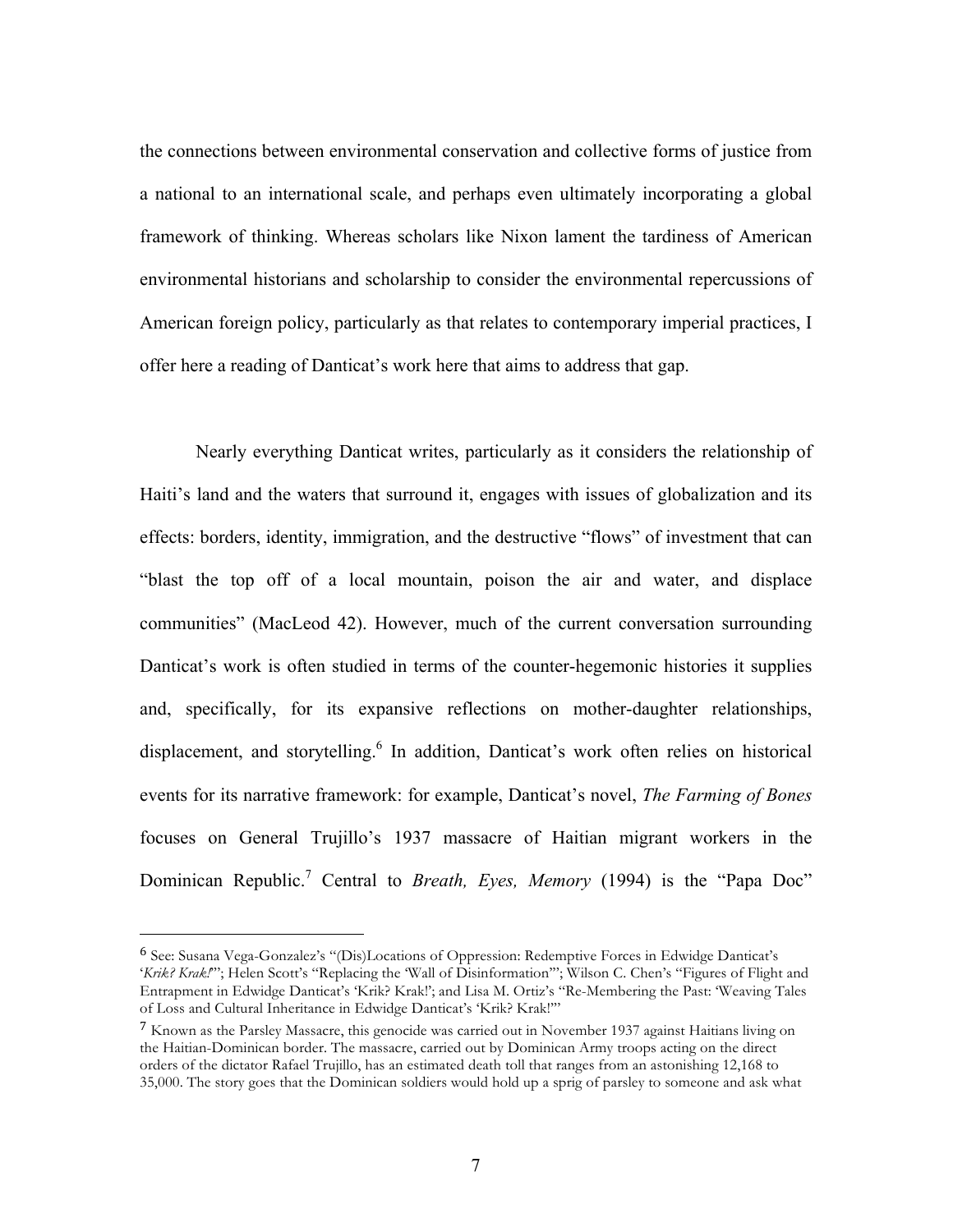Duvalier regime's midcentury acts of sexual violence as a means of instigating terror and generating control in Haiti. The United States' ruthless exploitation of Haiti and its merciless immigration policy and interdiction procedures serve as the backdrop of the short story collection, *Krik? Krak!* and her memoir, *Brother, I'm Dying* (2007). However, reading Danticat with an eye trained only on these features neglects how some of the most central aspects of her work are routed through specific bodies of water.

In the short story "Nineteen Thirty-Seven," in *Krik? Krak!*, for instance, the violent and unresolved history of the Parsley Massacre is explored and negotiated through a body of water now called the Massacre River. The Massacre River emerges in this story as a topographic site where the memory of this violence is preserved as much as its role in saving the lives of Josephine, the narrator, and her mother is, paradoxically, defined.<sup>8</sup> During the Parsley Massacre, Josephine's mother, pregnant with Josephine at the time, narrowly escapes death by swimming beneath the surface of the bloodied river water from the DR and to the Haitian side. Every year, on the anniversary of the night of her grandmother's death and Josephine's birth, Josephine's mother brings Josephine with her on a pilgrimage back to the River. This annual journey, for Josephine, only fortifies the link between her identity and this body of water: "We were all daughters of that river, which had taken our mothers from us…We came from the bottom of that river where the blood never stops flowing" (*KK* 41). Birth and death images violently converge in the

<u>.</u>

it was; how the person pronounced the Spanish word for parsley (*perejil)* ostensibly determined their fate. If they pronounced it the French or Creole way, they were executed. Crossing the river that separated the borders of two nations was the only way to reach safety; as such, many of the murders occurred on these riverbanks (hence its name, "Massacre River").

 $8$  At a later point in the story, Josephine reveals that her mother only survived the massacre by diving beneath the surface of the water and swimming to safety on the Haitian side, rather than trying to flee across its surface, as many other women (including Josephine's grandmother) tried to do.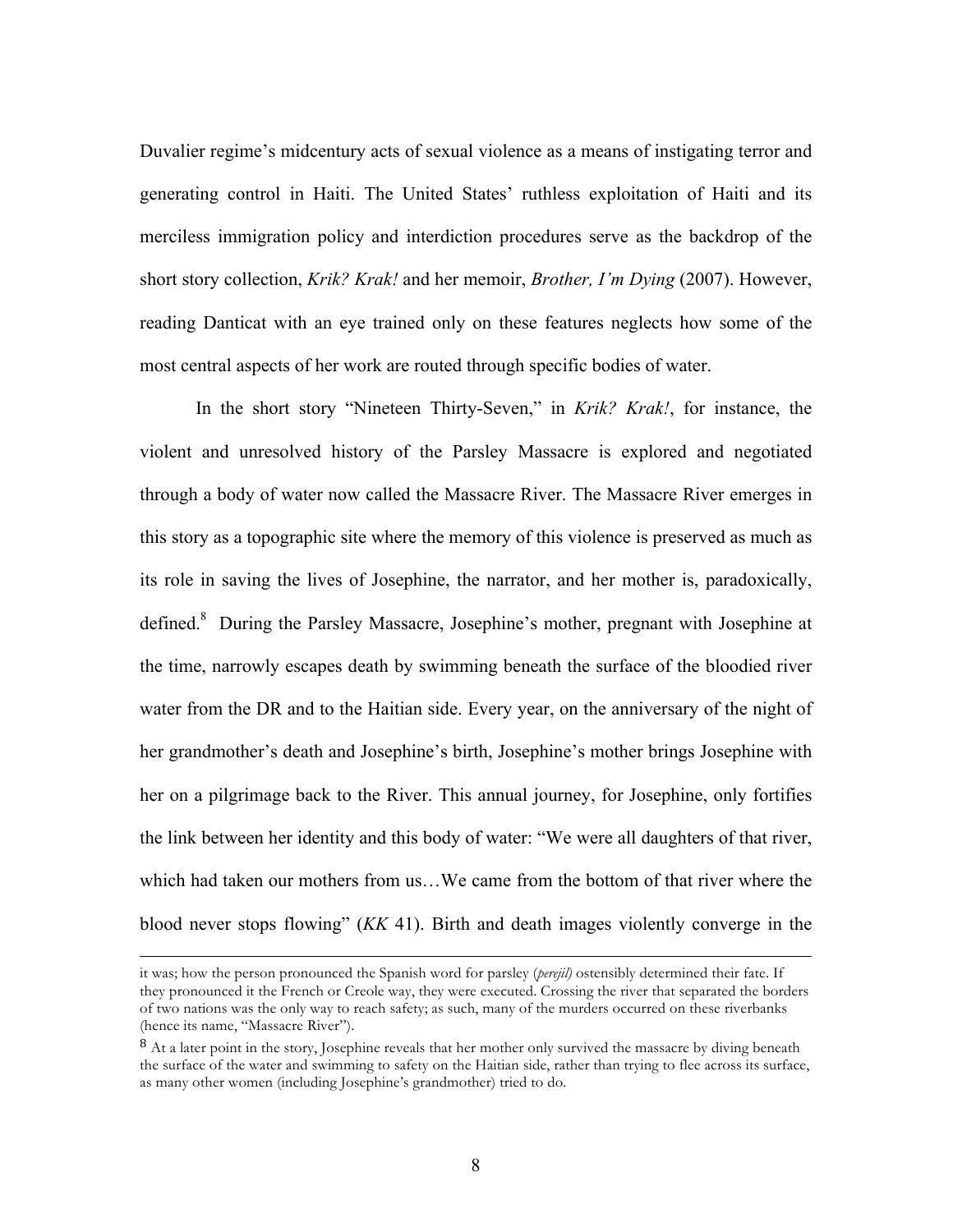turbulent waters of the Massacre River, and in their collision, indicate that Josephine is, both literally and figuratively, a daughter of this river. "Nineteen Thirty-Seven" thus exemplifies how an emphasis on natural waterways encodes participatory avenues for conceptualizing how we think about history, geography, and the environment.

Danticat's work, through its investigation of the relationship between the environment, history, and processes of globalization, unsettles the notion that Haiti's slowly unfolding environmental catastrophes present formidable representational obstacles by seeking to give them a shape and form in her novels. The violence of climate change, deforestation, pollution, and acidifying oceans, mirror the speedier political and economic violence inflicted by corrupt politicians on Haiti's peasantry, whose deepening poverty is at the center of Danticat's *Claire of the Sea Light*. Danticat describes in her fiction the compromised environment left in the wake of Haiti's complicated history as the epitome of what Rob Nixon describes as slow violence: that is, "a violence that occurs gradually and out of sight, a violence of delayed destruction that is dispersed across time and space, an attritional violence that is typically not viewed as violence at all" (2). This kind of violence is no less acute because of its slowness, but its gradual clip poses a vexing dilemma: how can we compensate for the "drama deficit" of climate change (Nixon 265)? The novel form enters here as an aesthetic artifact seeking to enact political aims by cogently portraying the pressing nature of slow violence. Though Danticat's characteristic concerns with social justice, preservation of cultural memory, and the privileging of marginalized female voices materializes in her novels, so too does a strong commitment to environmental justice that strives to convert into narrative form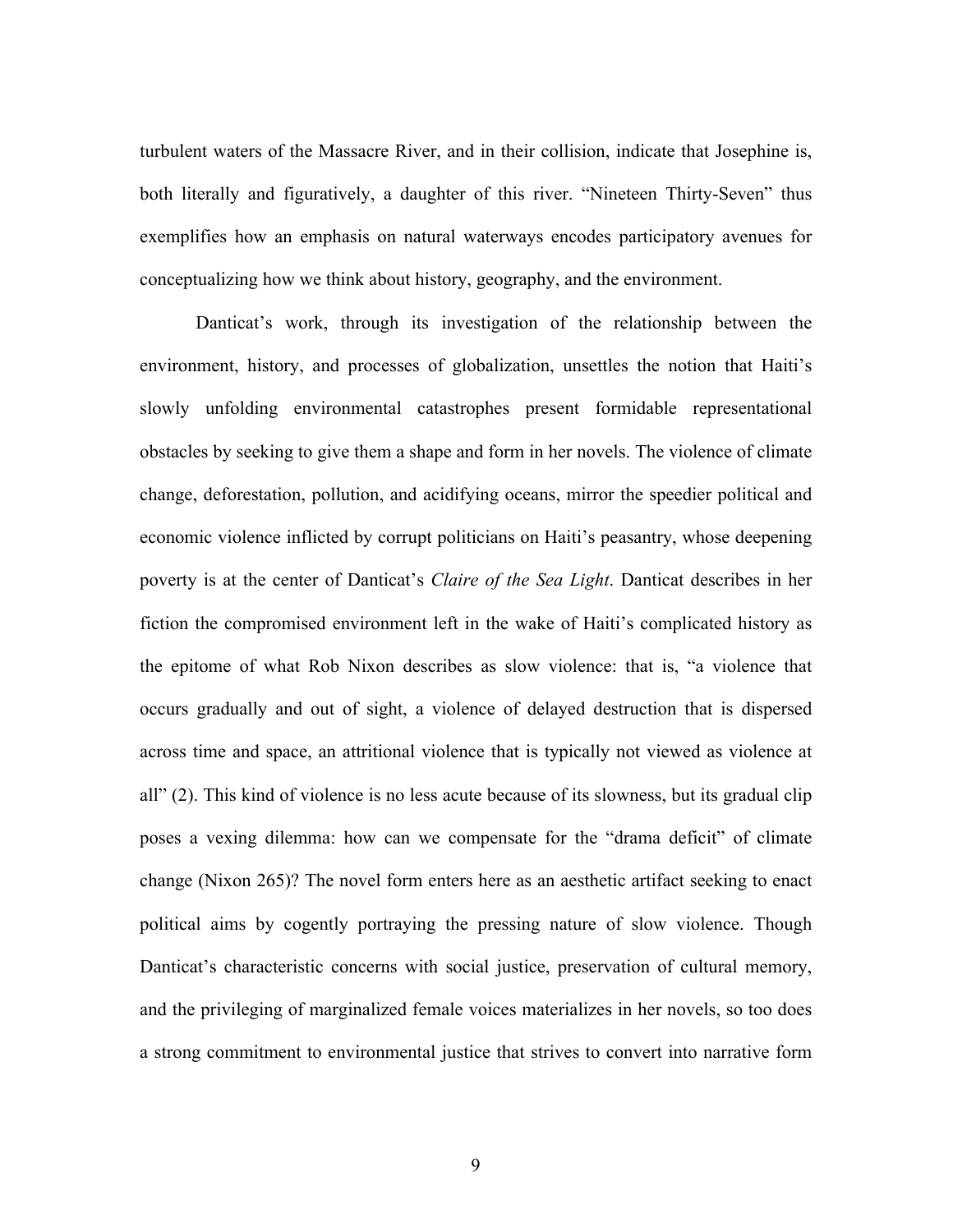the kind of violence that has pervaded Haitian history as much as it has polluted Haiti's water.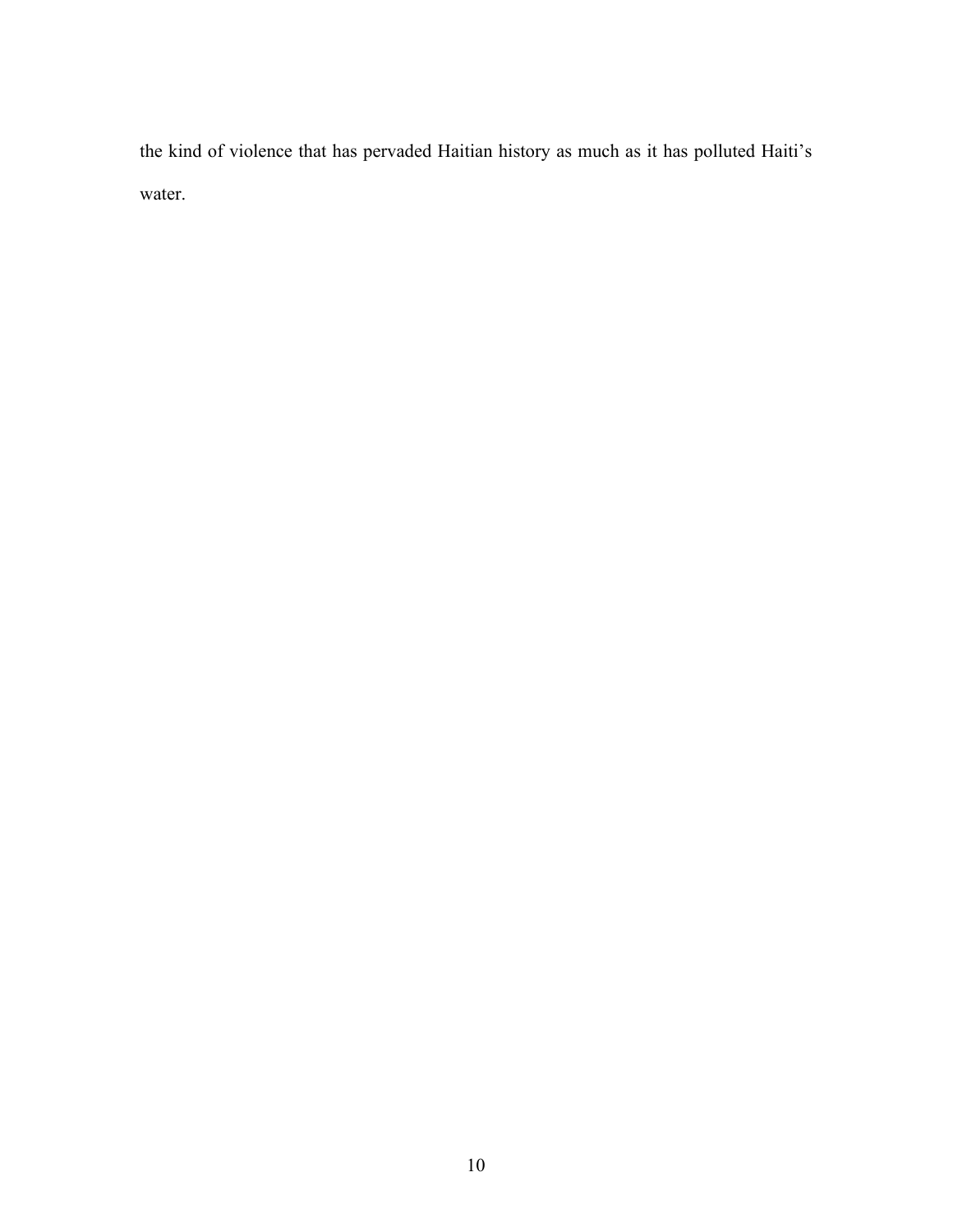## **Tidalectic Temporality & Seas as History:<sup>9</sup>**

The critical work of recuperating the role of the ocean in Caribbean island discourse emerges as an act of resistance in which colonial models of history, linear time, and "islandness," are subverted and supplanted by more cyclical and active ones. The ocean's perpetual movement is "radically decentering," and as such, according to Elizabeth DeLoughrey, "resists attempts to fix a locus of history" (21). This radical decentering, which hinges on fluctuating ocean tides, is of particular import to the Caribbean and Pacific islands in which the sea is not only conceptually linked to human origins, but emerges as an "enduring characteristic of island literature" (DeLoughrey 23). Writers of the Pacific and Caribbean have long turned to narratives of "transoceanic migration" to undermine the myth of the "confined islander," an ontological contrast to the mobile European male who "produces world history by traversing space" (DeLoughrey 20). In opposition to the mobile European male, postcolonial seafaring emerges as a practice and metaphor for resisting Western models of passive and empty space. Thwarting linear temporal scales and undermining the myth of the confined islander emancipates island literature from terracentric histories and terrestrial boundaries. Suspending these imposed chronologies and invoking the water to invert them—i.e., seascapes for landfall—makes it possible for these narratives to more fully

<sup>&</sup>lt;sup>9</sup> The phrase "tidalectic" is one I borrow from the poet and scholar, Kamau Brathwaite. His theory of tidalectics is a methodological tool that foregrounds "how a dynamic model of geography can elucidate island history…and provide the framework for exploring the complex and shifting entanglement between sea and land" (DeLoughrey 3).

See also: Brathwaite, Kamau. *Barabajan Poems, 1492-1992*. New York: Savacou North, 1995. Print.

The phrase "Sea as History," is used here in reference to Derek Walcott's poem, "The Sea is History," whose opening stanza reads: "Where are your monuments, your battles, martyrs? / Where is your tribal memory? Sirs, / in that grey vault. The sea. The sea / has locked them up. The sea is History" (1-4).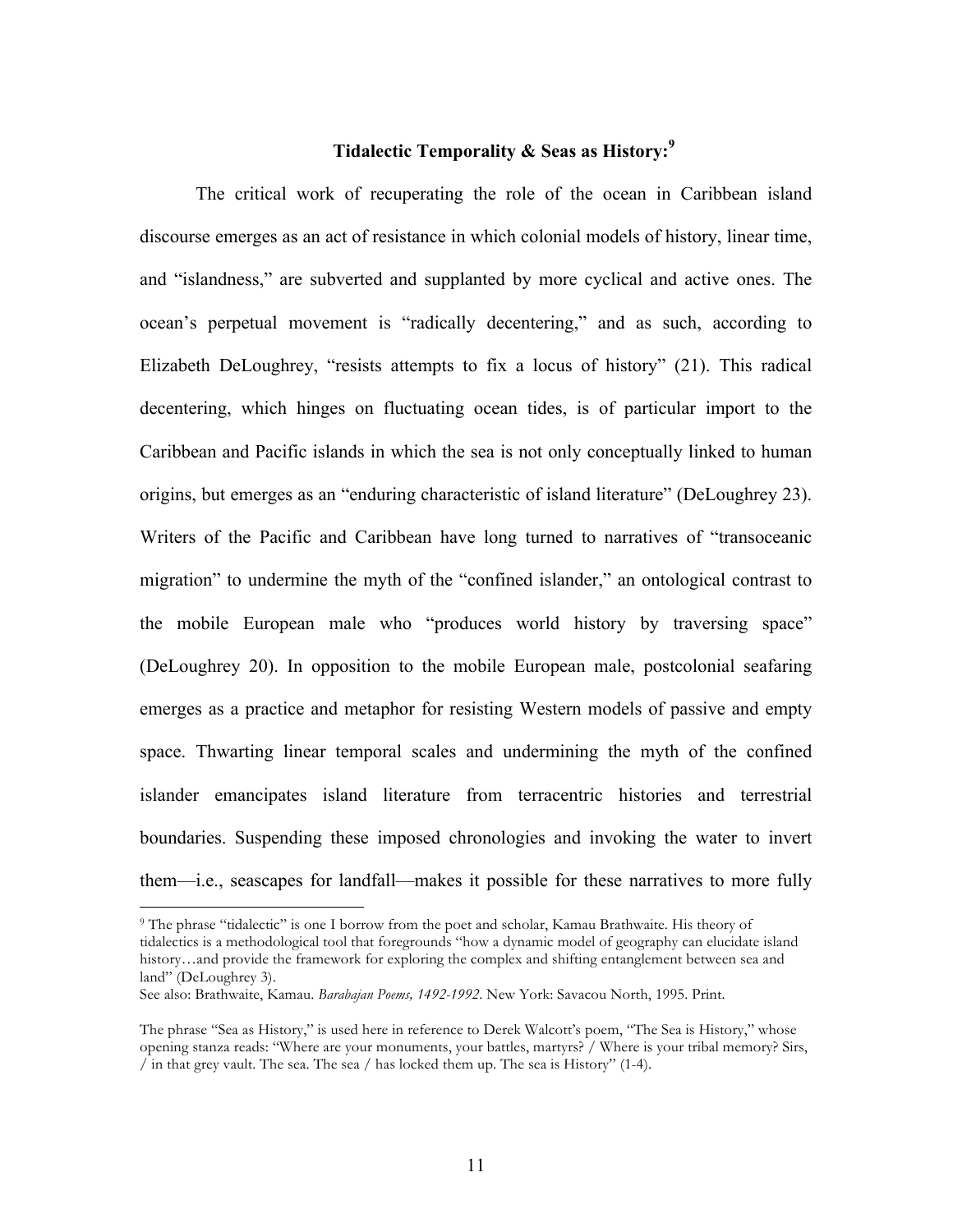engage with their spatial and historical complexity, or, what Édouard Glissant calls, "the language of landscape" (145).

Danticat's literature, by invoking the rhythm of the ocean, disputes geographical assumptions of the Atlantic Ocean as *"aqua nullius,*" a space of transit in which the water is a blank space to be traversed. The seascapes Danticat describes aren't empty. Rather, they confront these assumptions that mystify the importance of the sea by figuring the sea as a character with its own agenda, heedless of how it unsettles human relations: "The sea was both hostile and docile, the ultimate trickster…You could take as much as you wanted from it. But it too could take back" (*CSL* 199). Danticat's portrayal of the sea in this passage rejects the cognitive and literal maps of colonial seafaring that sought to relegate the vastness of ocean space into passive place. The descriptions of the sea here offer a model of the seascape that is wily, mobile, and flexible. Neither the ocean nor Danticat's fiction are static entities; in fact, even the boundaries of the texts themselves prove permeable. The myriad repetitions of tropes, landscapes, and characters between and across Danticat's works make the boundaries of her world more fluid, moving more broadly over space and time, and more freely from one text to another. The constant links back to the fictional town of Ville Rose, the Caribbean Sea, the Atlantic Ocean, and the Massacre River anchors the universe of Danticat's opus to bodies of water, and dispels any lingering perceptions of water as merely a space of transit in between lands or in texts.

The water in Danticat's literature also highlights how the narrative forms similarly emulate the cyclical movement of the ocean's waves. The intertextual narrative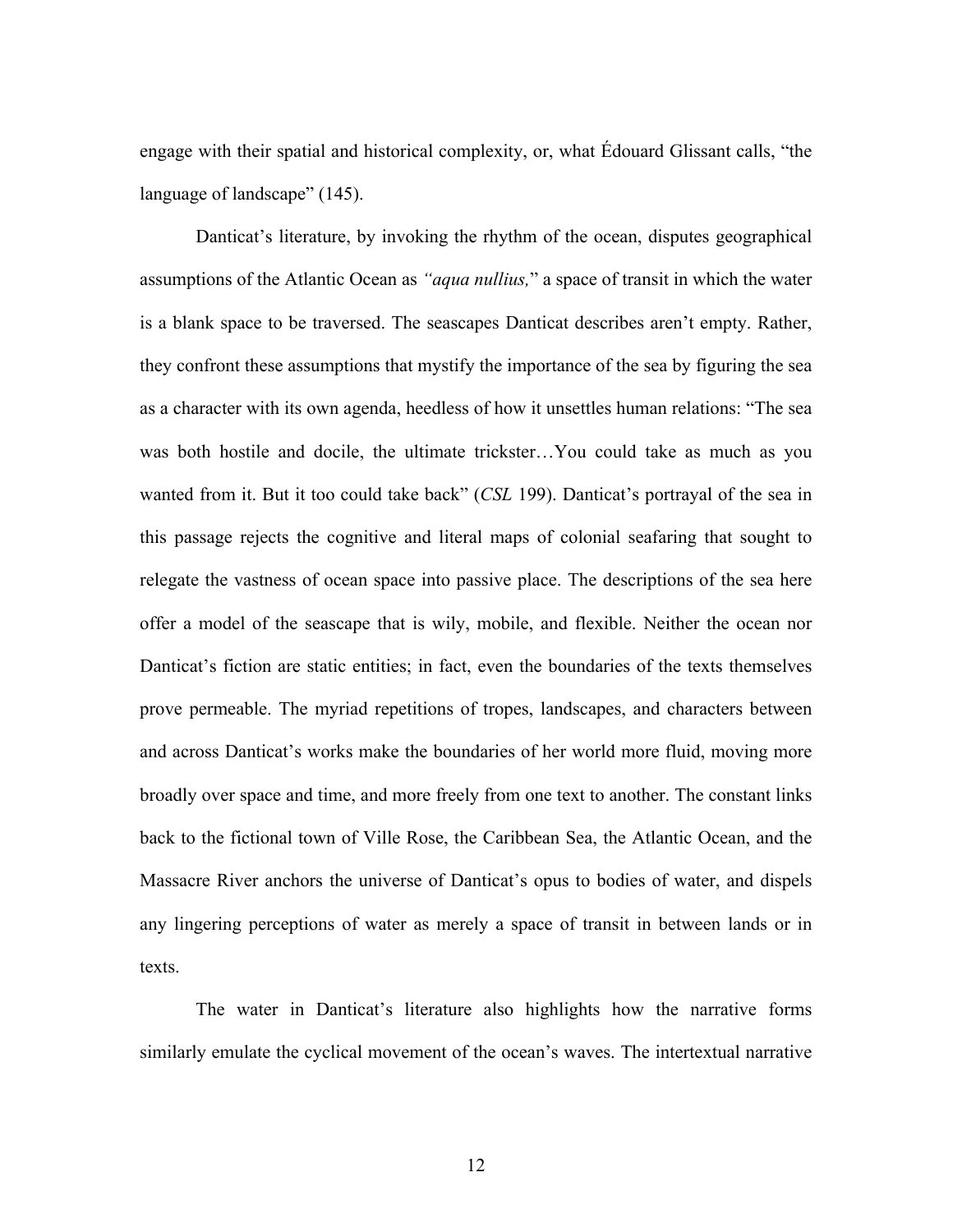arrangement of the novel, *Claire of the Sea Light* (2013), is especially instructive here. As *Claire of the Sea Light* progresses, the chapters repeatedly circle back in time, and in their multiplication, further complicate the connections between the characters. *Claire of the Sea Light* is framed by its eponymous character, Claire Limyè Lanmè Faustin's, seventh birthday: the opening chapter begins on the shores of Ville Rose at dawn, and the closing chapter, "Claire de Lune," circles back to the same beach that night. The focalization of the novel shifts from Claire to her widowed fisherman father, Nozias; then to the fabric vendor, Madame Gaëlle, who has committed to someday taking Claire as a *restavek*. 10 The novel then zeroes in on Bernard, a young radio news writer who was inadvertently involved in the shooting death of Gaëlle's husband, who Gaëlle orders to be murdered, unaware that he is the lover of Max Ardin Jr., the son of her former lover; and then there is Flore, the woman Max raped and impregnated immediately before being sent to Miami to live with his mother. The intricate latticework of *Claire of the Sea Light*'s overall design describes everything that transpires in the seven years prior to when "Claire of the Sea Light" begins and moves almost exclusively in reverse chronology.

Danticat's refusal to move the text forward without first going back upends linear paradigms of time and rejects any narrative expectation to move in sequential and chronological configurations. The textual crisscrossing and chiasmic references integral to the overall design of the novel increasingly reveal the connections that most tragically

<sup>10</sup> A restavek is a child in Haiti who is sent by his/her parent(s) to work for a host household as a domestic servant because the parents lack the resources required to support the child. Madame Gaëlle, who lost her daughter in a tragic accident, seems unwilling to perpetuate this practice in quite the same manner, however (more so, the text leads readers to believe, as an adoption).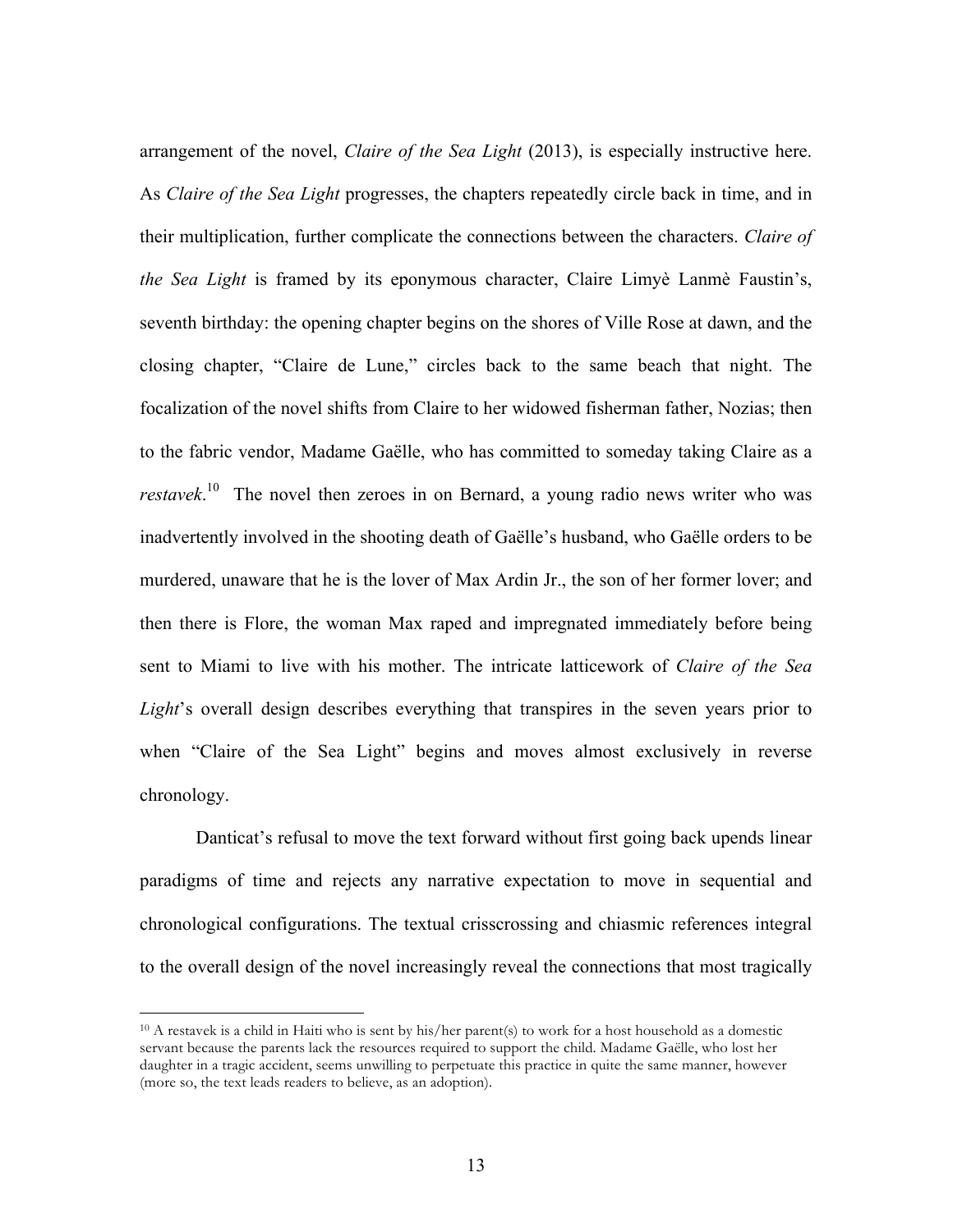entangle these characters together only to readers. This narrative act of withholding peppers the novel with moments of intense irony and tension as it builds back up toward the night of Claire's seventh birthday—where the first chapter leaves off with Claire's sudden disappearance. Danticat holds readers in suspense over the entire course of the novel, refusing to divulge Claire's whereabouts to readers until "Claire de Lune." In this way, even the form of the novel, much like this rogue wave that appears in the initial passage, is a prolonged moment without forward movement.

Edwidge Danticat's *Claire of the Sea Light* opens with a spectacular show of aquatic violence: just as quickly as the "wall of water" rises "from the depths of the ocean, a giant blue-green tongue, trying, it seemed, to lick a pink sky," it cracks back down to the surface, pummeling a small fishing boat and swallowing its lone passenger (a local fisherman). Danticat's personification of this rogue wave—i.e., its "blue-green tongue"—underscores the importance of communicating with the sea of memory and highlights that the past itself is something "current," alive, and capable of gesturing toward an awareness of multi-generational time. By arranging *Claire of the Sea Light* in a tidal pattern, Danticat situates that this notion of returning to the sea as history can produce an equalizing effect.

Narratives such as *Claire of the Sea Light*, where the past emerges as a sea of memory, call for a cessation of movement across expansive oceanic space. This aquatic state of stasis places subjects in the "heavy waters" of history, not by traversing over its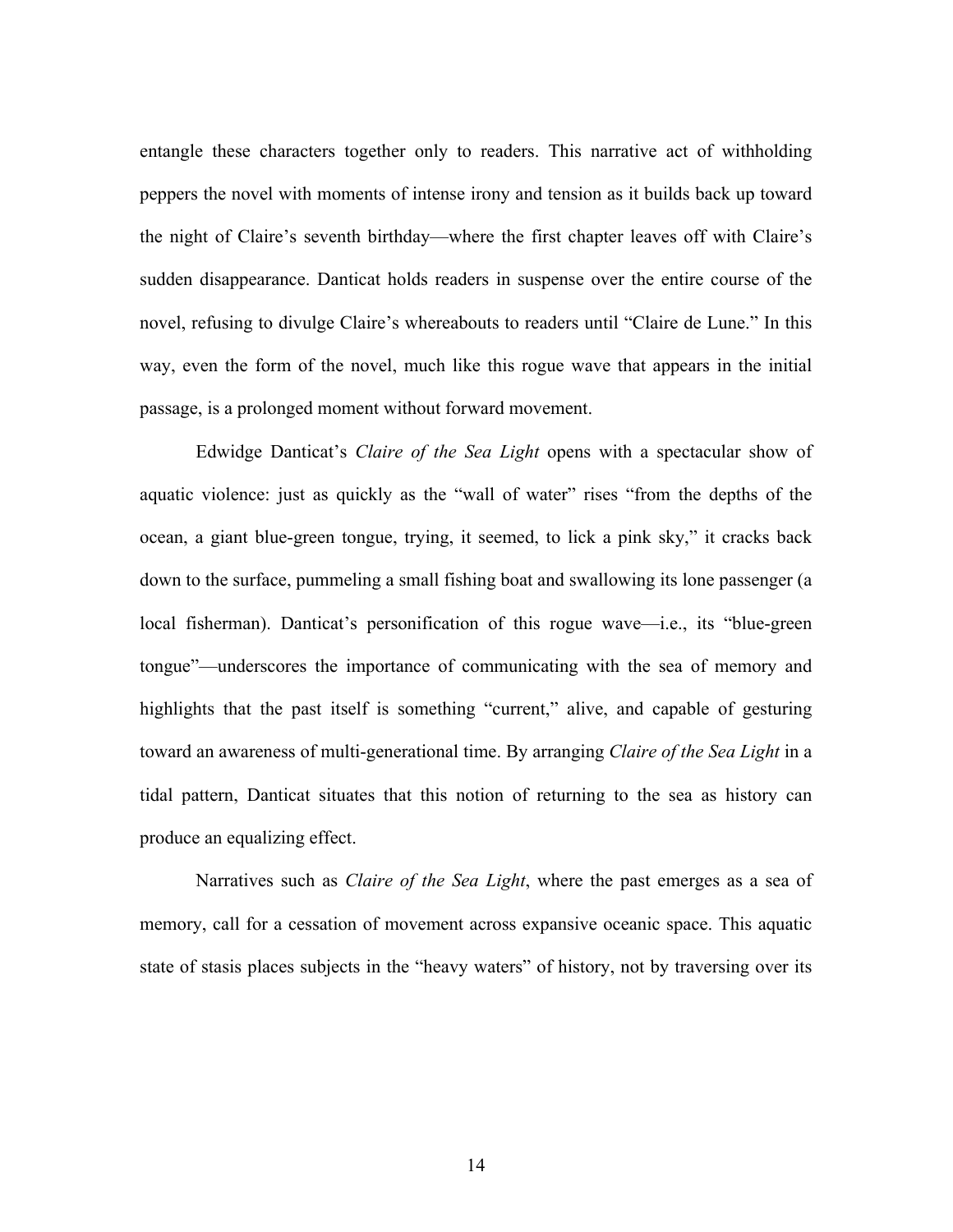surface, but through immersion in its depths (DeLoughrey 703).<sup>11</sup> Foregrounding the role of the sea in *Claire of the Sea Light* excavates conceptual avenues for thinking about time in ways that are divorced from Western models of passive and empty space. Danticat's text asks readers to hold close the prevalence given to the sea both in how it characterizes the sea as history and how it explores water's inherent potential to "circulate" an awareness of the past through the present.

The form of Danticat's 1996 short-story cycle *Krik? Krak!* echoes the cascading pattern of waves and deftly moves from an attempted journey of refugees fleeing the Duvalier regime to the naturalization of the narrator of the concluding story. These nine intertextual and cross-referential stories structurally and thematically chart the course of the immigrant journey across the "destabilizing" and "heavily polluted" waters of the Atlantic (DeLoughrey 704). The precarity and horror that constitutes the first story, "Children of the Sea," finds its opposite in the security and stability granted to the narrator of the final section through her certificate of U.S. citizenship. The language of diaspora is employed as an organizing concept in this collection as much it is the subject of it: "Children of the Sea," chronicles the treacherous oceanic voyage of those fleeing Haiti through an epistolary structure that relies on an imaginary exchange of letters between two unnamed lovers. He is a budding revolutionary and former radio journalist writing from his sinking boat, while she remains in Haiti. He records the daily horrors and humiliations that accompany living on a small boat with more than two-dozen

 <sup>11</sup> See also: DeLoughrey, Elizabeth. "Heavy Waters: Waste and Atlantic Modernity." *PMLA*, vol.125, no. 3, May 2010, pp. 703–712.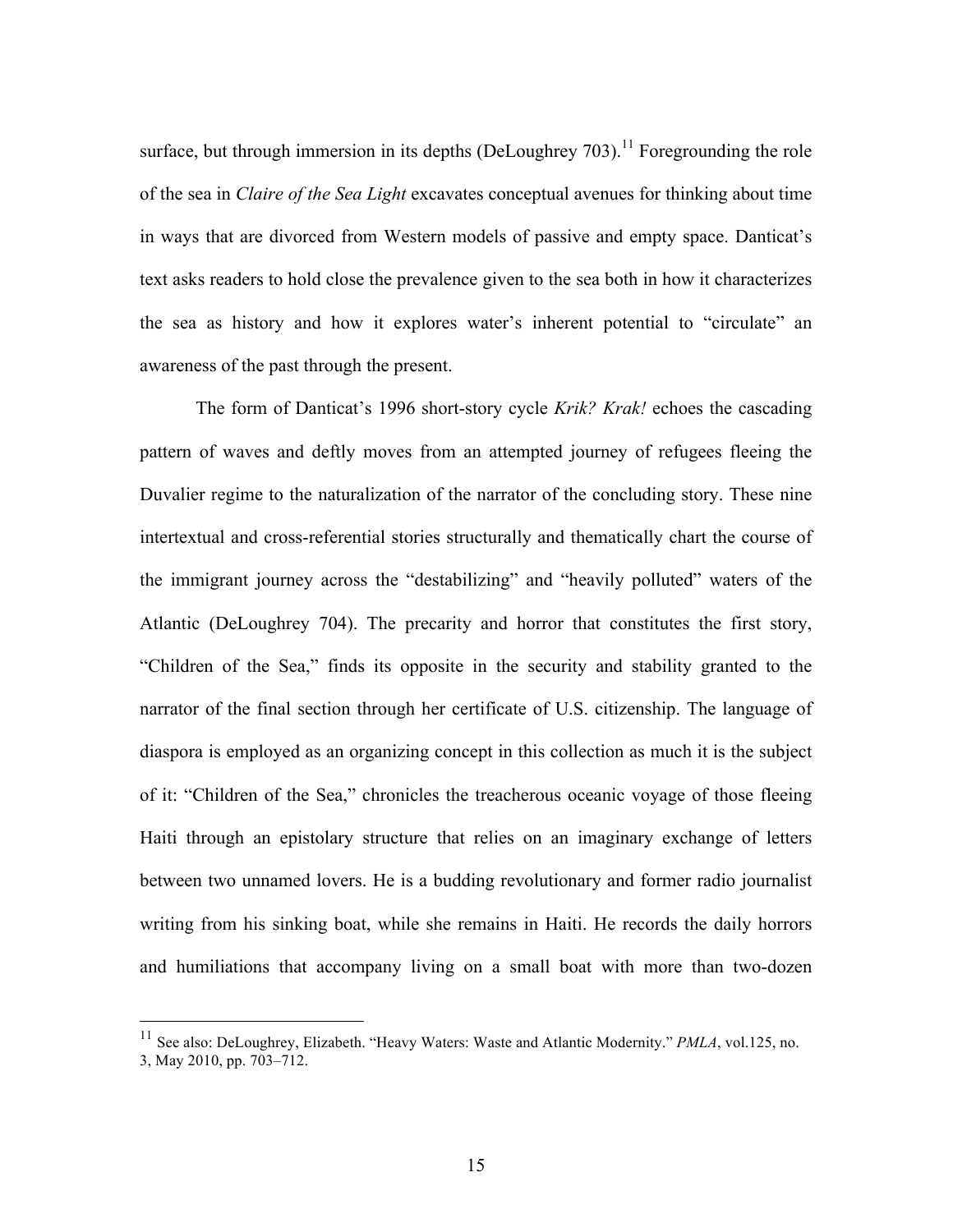people; she describes the harsh realities of staying in Haiti: "at night i can't sleep. i count the bullets in the dark…did you really get out?" (*KK* 8). He writes of water coming into the boat; she writes of a neighbor who went to the morgue to collect her son and returned with his head only, while the "macoutes by the house," laughed at her and "asked if that was her dinner"  $(KK 7)$ .<sup>12</sup> Even as despair soaks their prose, they find recourse in writing as they are forced to confront their ongoing respective realities of terror. Their resistance and resilience take shape in the presence of these lines on the page; though they both sense the other will never see the letters they are writing to each other, they both continue to write to one another anyway. Though these stories are often bleak and emotionally exhaustive, they are never one-dimensional; instead, they generate the sense that the conditions described are neither inevitable nor inherent.

Danticat's "Children of the Sea" is decidedly not a colonial "island adventure story," in which the sea is merely a space to be passed over in favor of constructions of anticipated island landfall. Danticat, conversely, makes the sea terrifyingly—and menacingly—present. Opening the collection *at* sea takes up the work of decentering terracentric narratives and replaces them with terraqueous ones in order to cultivate an intimacy between the human subjects of the past and those of the present. In the man's final letter, he contemplates his fate on the quickly sinking boat:

I go to them now as though it was always meant to be, as though the very day that my mother birthed me, she had chosen me to live life eternal, among the children

 <sup>12</sup> The Tanton Macoutes, or in the Haitian Creole, *Tonton Makout*, were a paramilitary force created by "Papa Doc" Duvalier to suppress—with force, with fear, with any means necessary—political opposition to his regime.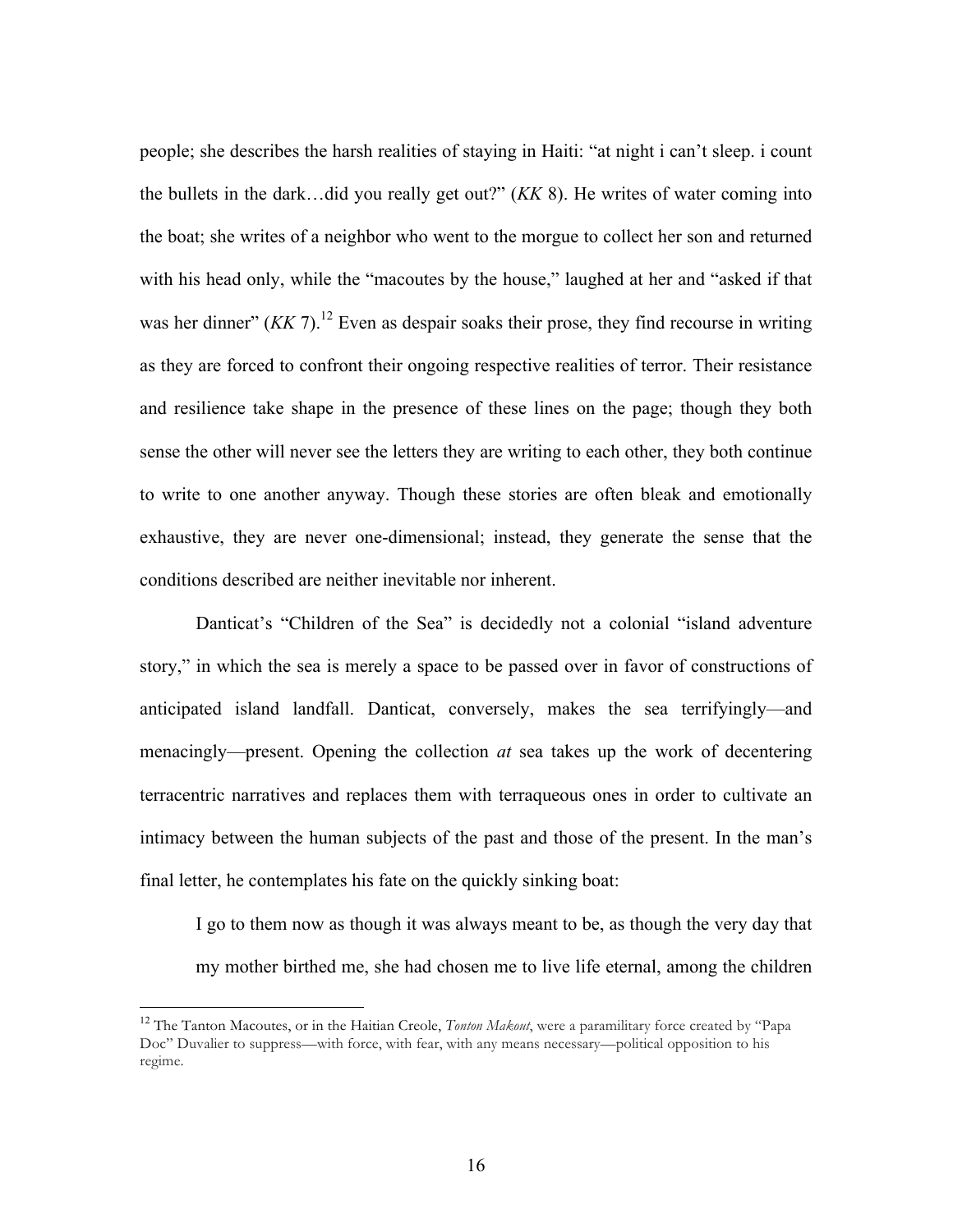of the deep blue sea, those who have escaped the chains of slavery to form a world beneath the heavens and the blood-drenched earth where you live. Perhaps I was chosen from the beginning of time to live there with Agwé at the bottom of the sea. *(KK* 27-28)<sup>13</sup>

Danticat collapses the temporal distance between the lives of slaves lost to the bottom of the ocean and those of modern refugees through the narrative of an oceanic afterlife in "Children of the Sea." Danticat takes up these traumas simultaneously and, by figuring the shared ocean both contemporary refugees and their enslaved ancestors were forced to traverse, contracts the differences and distances between them. Danticat closes this distance between the lost lives of the transoceanic subjects to the ocean floor by using language that deliberately invokes what she identifies as crucial aspects of Haiti's culture and history; she explicitly mentions for instance, Agwé, the spirit of the sea, and the "chains of slavery" (*KK* 27). Danticat places the ocean at the center of this story in order to gather these accumulated erasures together and render linear, or terracentric, versions of time deficient—and "tidalectic" time poignantly generative. "Children of the Sea" cautions readers that understanding the plight of present day refugees fleeing Haiti may be more acutely understood when the violent history of the trans-Atlantic slave trade is held alongside it. Thus, "Children of the Sea," gestures toward registers of the word "waste" that describe not just material pollutants, as *Claire of the Sea Light* conveys, but

 $13$  Agwé, in Vodou, and especially in Haiti, is a spirit who rules over the sea, fish, and aquatic plants, as well as the patron spirit of fishermen and sailors.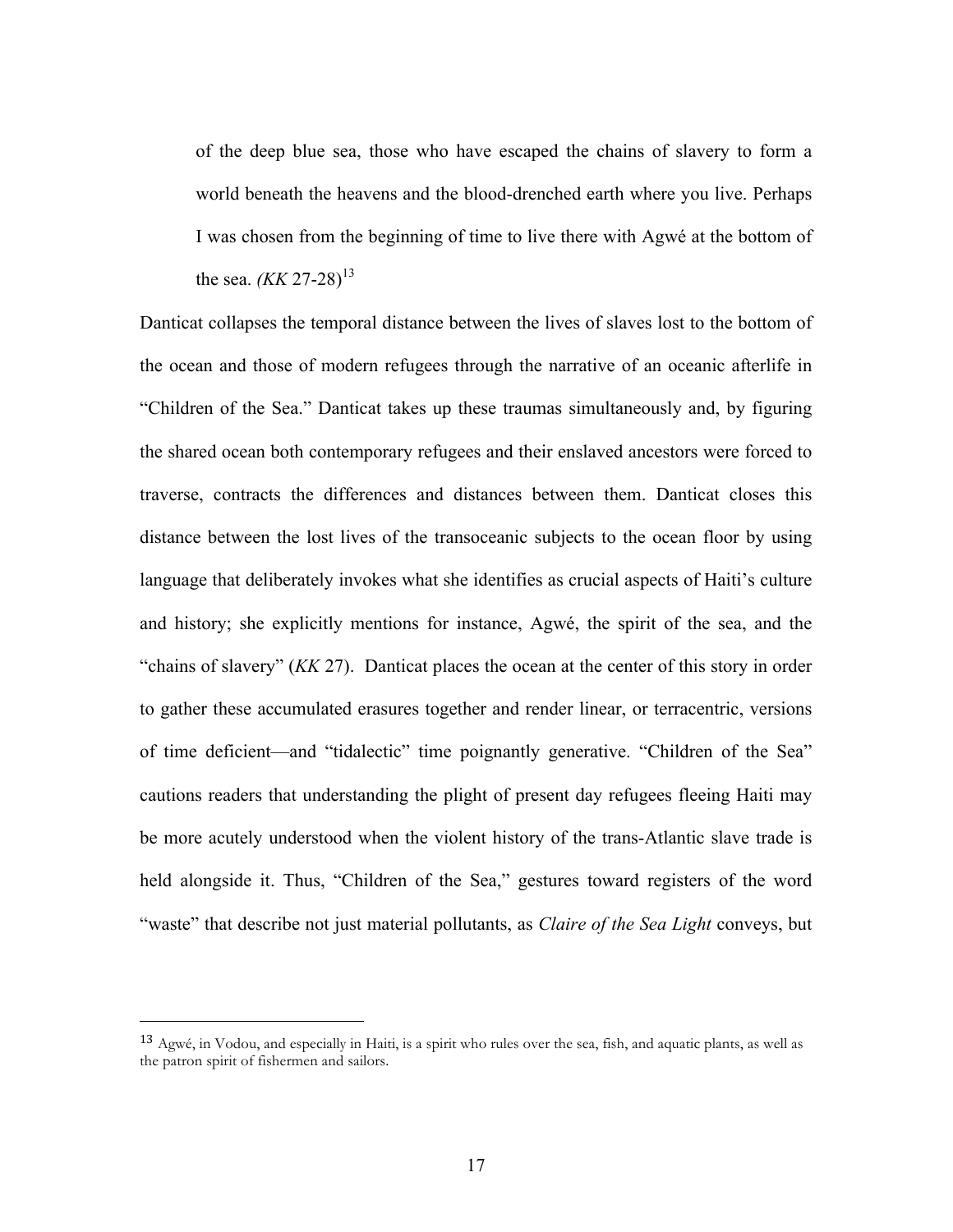also suggests that the ocean is where bodies deemed, "excess," or "superfluous" have been/are being "wasted," as well.

This story represents aquatic stasis to a devastating conclusion. That the passengers are motionless, except for the movement of the waves beneath them, suggests an ontological shift between the experience of natural time and space and a collapse between the "patrolling of African bodies in the Middle Passage and the interdiction by the United States of Haitian refugees at sea" (DeLoughrey 709). Elizabeth DeLoughrey asserts that this "symbolic legacy" described by Danticat here is a by-product of American maritime expansion and that Danticat, by configuring refugee and fugitive bodies at sea, demonstrates "how waste is a constitutive by-product of modernity and national-border making" in what would other wise be a fluid space (708). But what does it mean to consider, as Zygmunt Bauman does, refugees as the waste products of globalization (66)? The refugees on board this boat are implicated, involuntarily, in the civilization of "excess," and "waste" that Bauman argues constitutes modernity.<sup>14</sup> The bodies of the refugees on this boat are inextricably linked to, and in fact, a direct result of, U.S.-sponsored state terrorism in Haiti; that is, in 1981, the Pentagon offered the regime the refugees in "Children of the Sea" were fleeing \$300 million in military sales and a further \$199 million in training (Scott 81). Upwards of 3,000 refugees fled Haiti and sought asylum in the United States; most were detained for a year before being forcibly

<sup>14</sup> Zygmunt Bauman argues modernity is constituted by the boundaries "erected in an enormous surveillance industry dedicated to policing the borders between citizens and refugees" (97). He characterizes our "liquid modernity," as DeLoughrey also quotes, "as a civilization of excess, redundancy, waste and waste disposal," one that produces human refugees as "the waste products of globalization" (Bauman 66; DeLoughrey 704). DeLoughrey takes up Bauman's definition of modernity in her essay, "Heavy Waters: Waste and Atlantic Modernity," particularly as she identifies its vital contributions to interpreting "historical and contemporary representations of Atlantic modernity waste, understood as a material residue of the past" (704).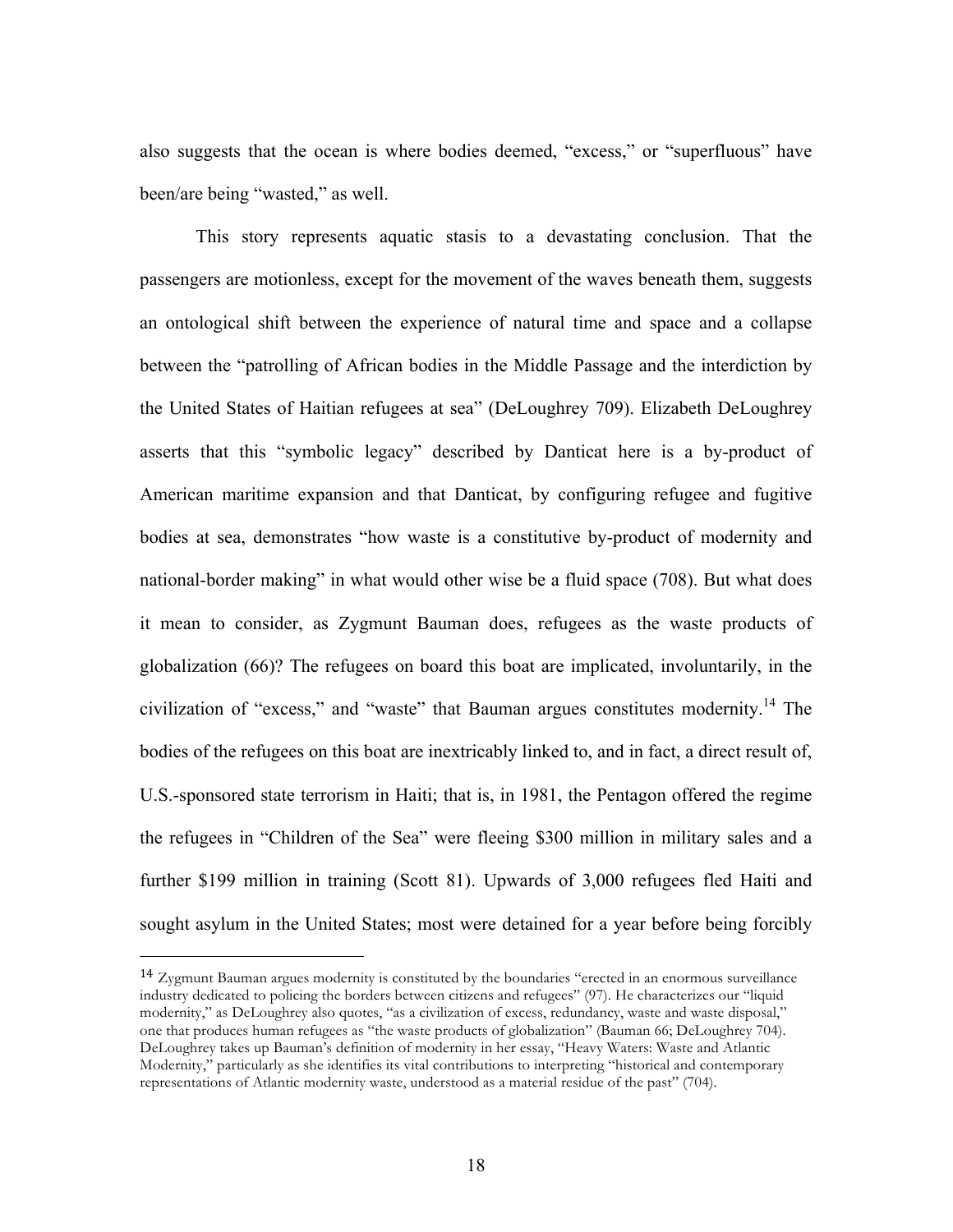repatriated (Scott 81). The U.S., in essence, had the audacity to turn away migrants who were a direct consequence of America's political and economic hegemony in Haiti.<sup>15</sup> It is in reading "Children of the Sea" toward the water—where neo/colonial power structures, patterns of consumption, and underdevelopment all meet—that this history, though cloaked in a watery guise, can be salvaged. Danticat uses water in all of its meanings as a means of signaling how we may bear in mind both postcolonial and ecocritical concerns in order to more fully address contemporary conflicts over the environmental cost of economic globalization.

<sup>&</sup>lt;sup>15</sup> The U.S., in exchange for supporting the Duvalier regimes, received significant control of four of the five main Haitian exports: sugar, bauxite, sisal, and light manufactures (Scott 83). To that end, between 1970-1976, the U.S. installed "230 new industrial plants," as investors eagerly exploited the cheap labor created through this environmental dispossession and political repression (Scott 80).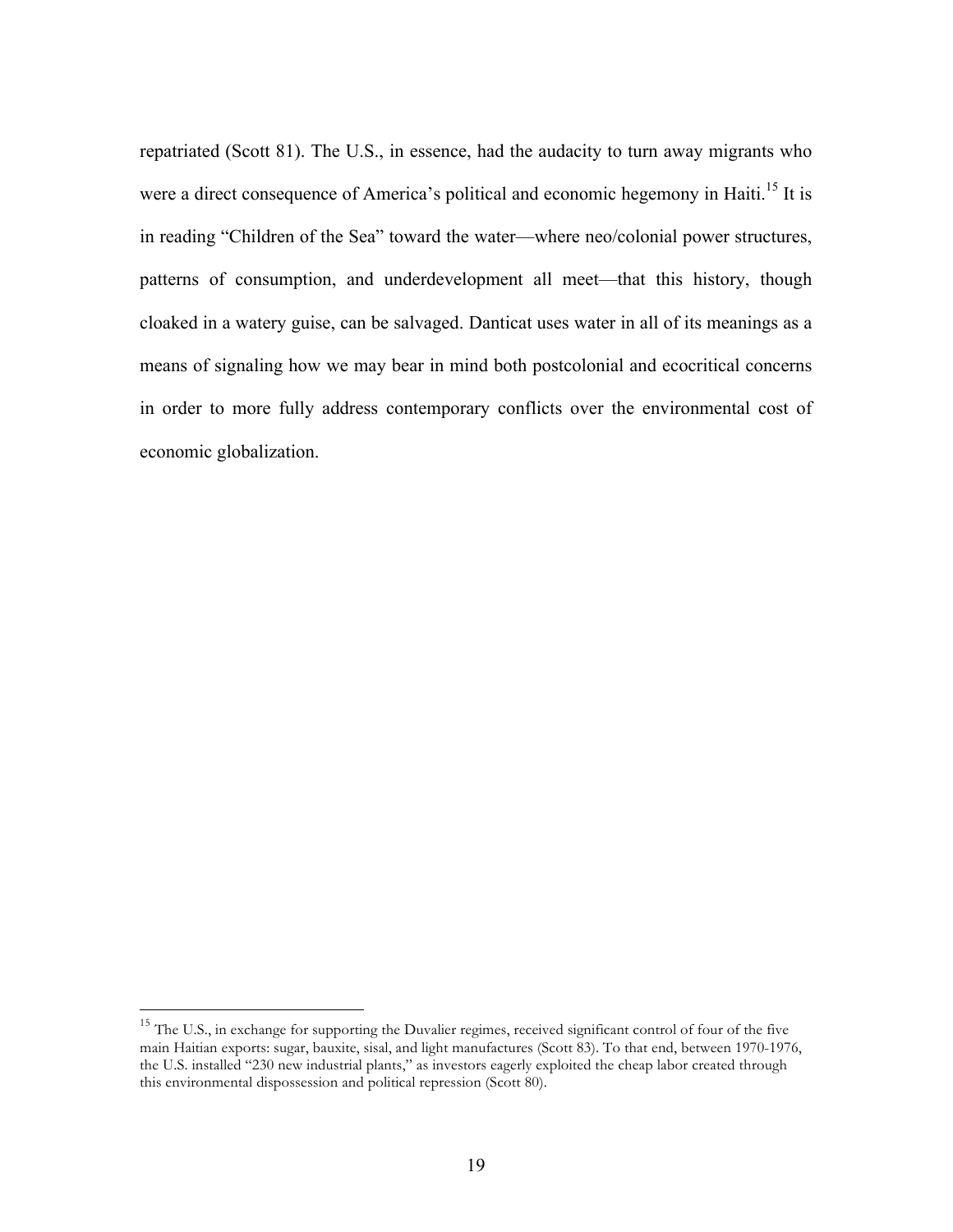#### **Wading through the Waste:**

#### **an Ecocritical Approach to** *Claire of the Sea Light*

*Claire of the Sea Light* excavates the connections between ocean pollution, dwindling marine life, deforestation, and how these crises affect the rural population in Haiti. Illustrating the relationship between pollution, poverty, and the environment is perhaps the novel's primary concern. One of the main characters in the novel, Gaëlle, describes how her husband, Laurent, of relative wealth, often held meetings in their fabric shop with the peasants who lived up- and down-river from them, "warning them that the rivers were swelling in response to the lack of trees, the land erosion, the dying topsoil" (*CSL* 52). The peasants, dependent on cutting down the wood they need for charcoal, are largely unresponsive to Laurent's pleas. The town and villagers' immediate needs supersede their ability to be concerned about the sustainability of their precarious environmental practices: "'Help us find something to replace the wood for charcoal and we will stop,'" they tell him, "'If I have to kill a tree child to save my child," they'd reply, "'I'll do it, sou de chèz'" (*CSL* 52). This conversation between Laurent and the villagers underscores how Laurent's position of relative privilege affords him a broader scope through which he discerns the interrelatedness of deforestation and the mudslides whereas the villagers are living in conditions so dire they can afford only to meet their most basic needs. And when concomitantly blighted by political instability, corruption, and a lack of infrastructure, using the land to make a living, for these villagers, emerges as one of the few available ways to support themselves and their families. Danticat, Laurent, and Nixon all seem to be plagued by a similar question: How can we represent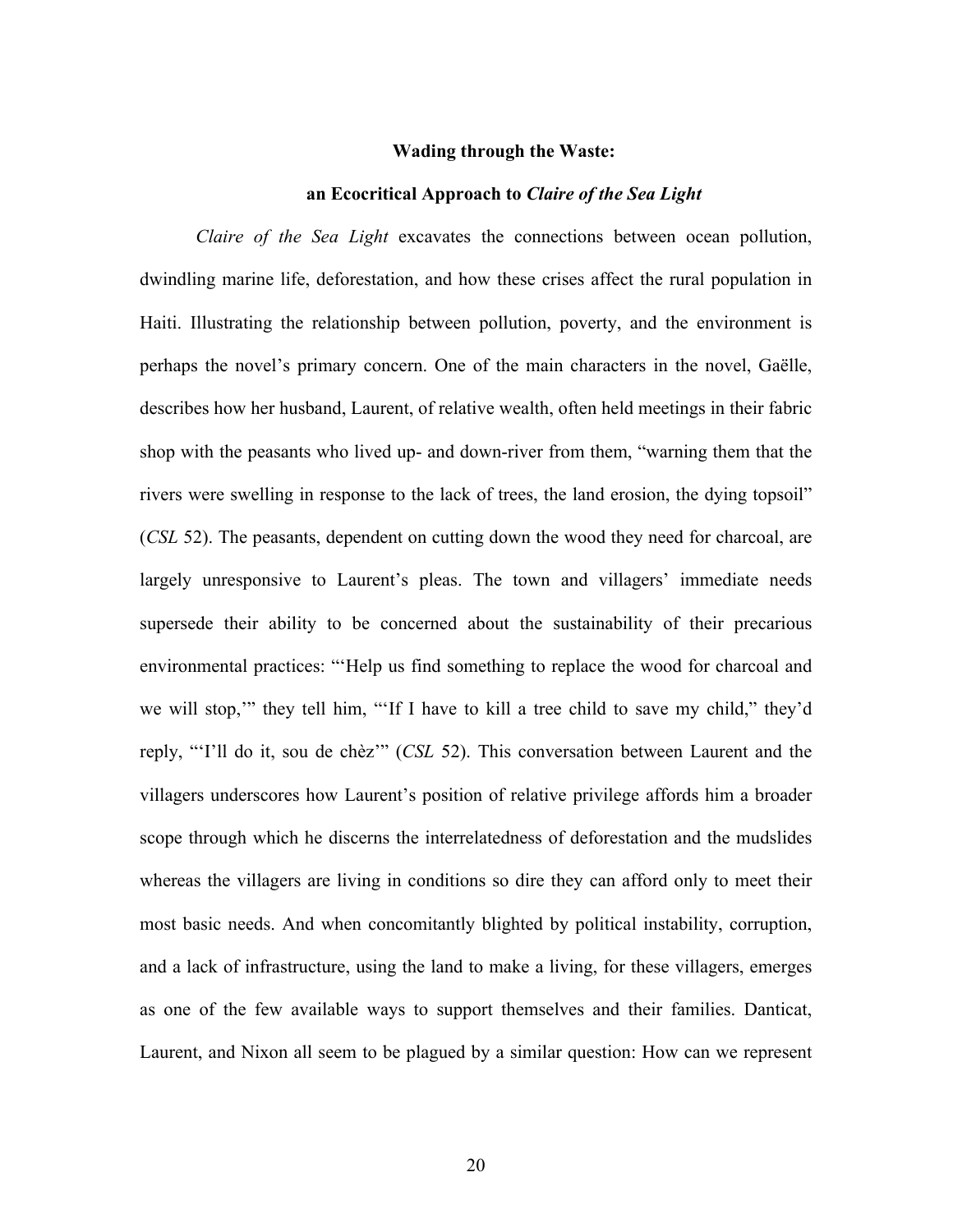these environmental emergencies, created by design and long in the making, for what they are?

The traces of modernization and their consequences are also at the root of Claire's father, Nozias's, predicament. The trash-ridden sea and the dwindling availability of fish in *Claire of the Sea Light* are starkly contrasted with Nozias's memories of a distant past, where the shores were free of plastic and the schools of fish were plentiful. Nozias, in the first chapter, notes that his source of livelihood, "lapèch, fishing" was no longer as profitable as it had once been: "It was no longer like in the old days, when he and his friends would put a net in the water for an hour or so, then pull it out full of big, mature fish" (*CSL* 9). The temporal language employed in these lines ("now" vs "the old days") starkly contrasts the conditions of fishing in "the old days," in which the marine ecosystem was self-sufficient and plentiful. Nozias laments that he now has to leave his nets in for far longer, only to pull far fewer and far smaller fish:

Now they had to leave nets in for half a day or longer, and they would pull fish out of the sea so small that in the old days they would have been thrown back. But now you had to do with what you got; even if you knew in your gut it was wrong, for example, to keep baby conch shells or lobsters full of eggs, you had no choice but to do it. You could no longer afford to fish in season, to let the sea replenish itself. You had to go out nearly every day…even as the seabed was disappearing, and the sea grass that used to nourish the fish was buried under silt and trash. (*CSL* 9)

21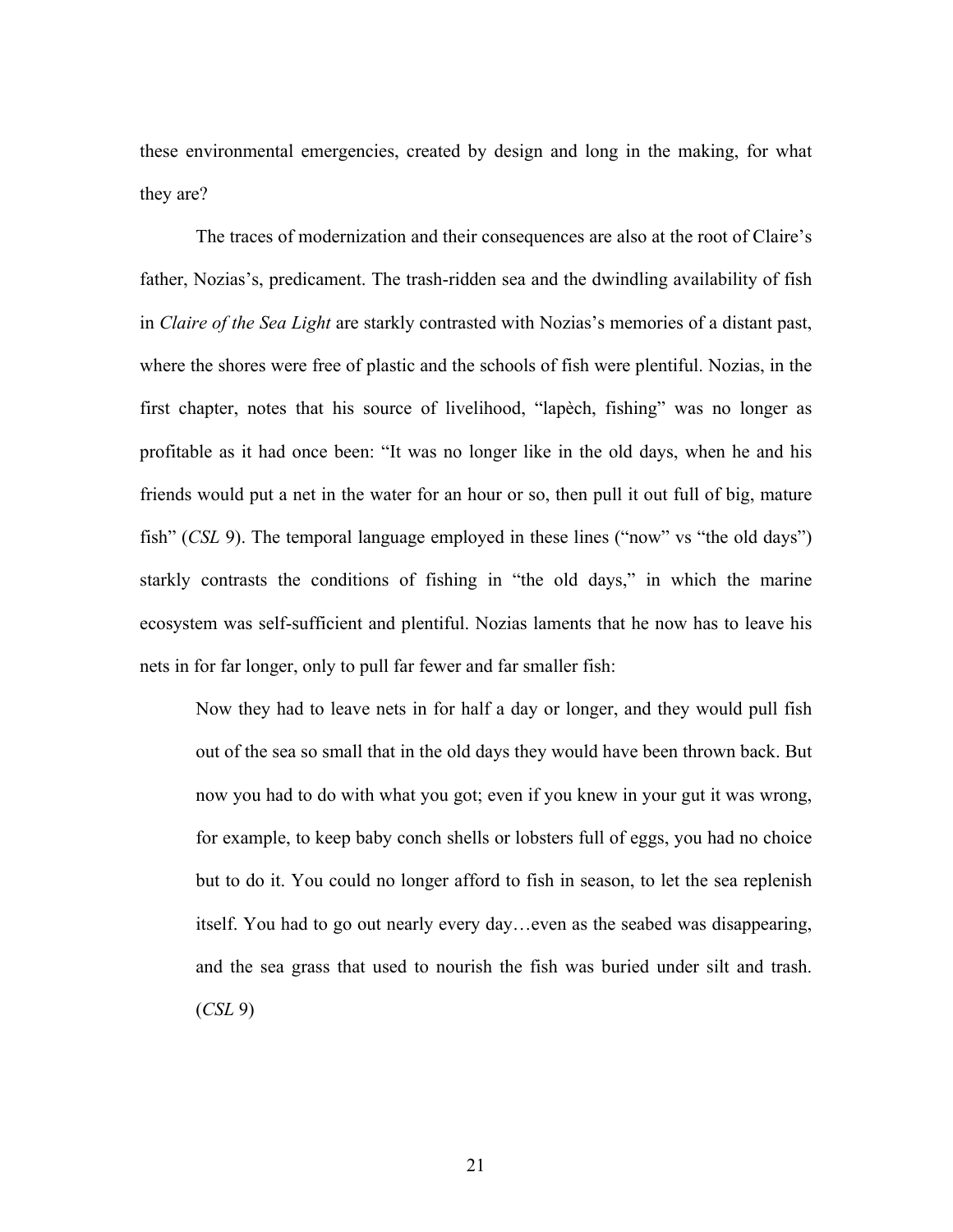The passage here exemplifies the dire circumstances of Haiti's environmental crisis through an attention to drastic changes of the living conditions of Nozias and his fellow fishermen. Danticat's descriptions of the material elements in this passage sharpen the magnitude of Nozias's circumstances: i.e., the "baby conch shells," "lobsters full of eggs," "sea grass," "silt," "trash" (*CSL* 9). Nozias, just as the villagers have no choice but to continue cutting down the trees, is similarly ensnared: he is forced to keep everything he catches, even though he knows it means it will only exacerbate the conditions he is already being forced to confront.

By emphasizing the disparity between the resource-rich "old days" and Nozias's current conditions, Danticat tacitly gestures toward a Haiti untainted by the specter of globalization. For instance, in the period of "before," it was not just the size, quality, and quantity of fish caught that were different; even the temporal scales required of this kind of labor have drastically altered (under an hour versus half a day). Danticat layers the environmental (the sea) with the economic ("fishing was no longer profitable") in these lines, a move indicative of her broader strategy throughout *Claire of the Sea Light* (9). Danticat also highlights here the vicious—and violent—cycle of poverty in which resource extraction results in resource scarcity that propagates precarious environmental conditions that then, in turn, exacerbate already abysmal levels of poverty.<sup>16</sup>

<sup>16</sup> Many, if not most, Haitians are subject to extreme levels of poverty. Violence, poverty, and environmental degradation have destroyed so many landscapes and structures that Haiti has become virtually "unrecognizable within two generations" (Marxen 142). The combination of these forces—essentially the inheritance of Haiti's colonial past—has prevented the accumulation of wealth and inheritance of property for the majority of Haitians. Moreover, basic human services like plumbing, electricity, schooling, healthcare, and potable water are inaccessible to over half the population.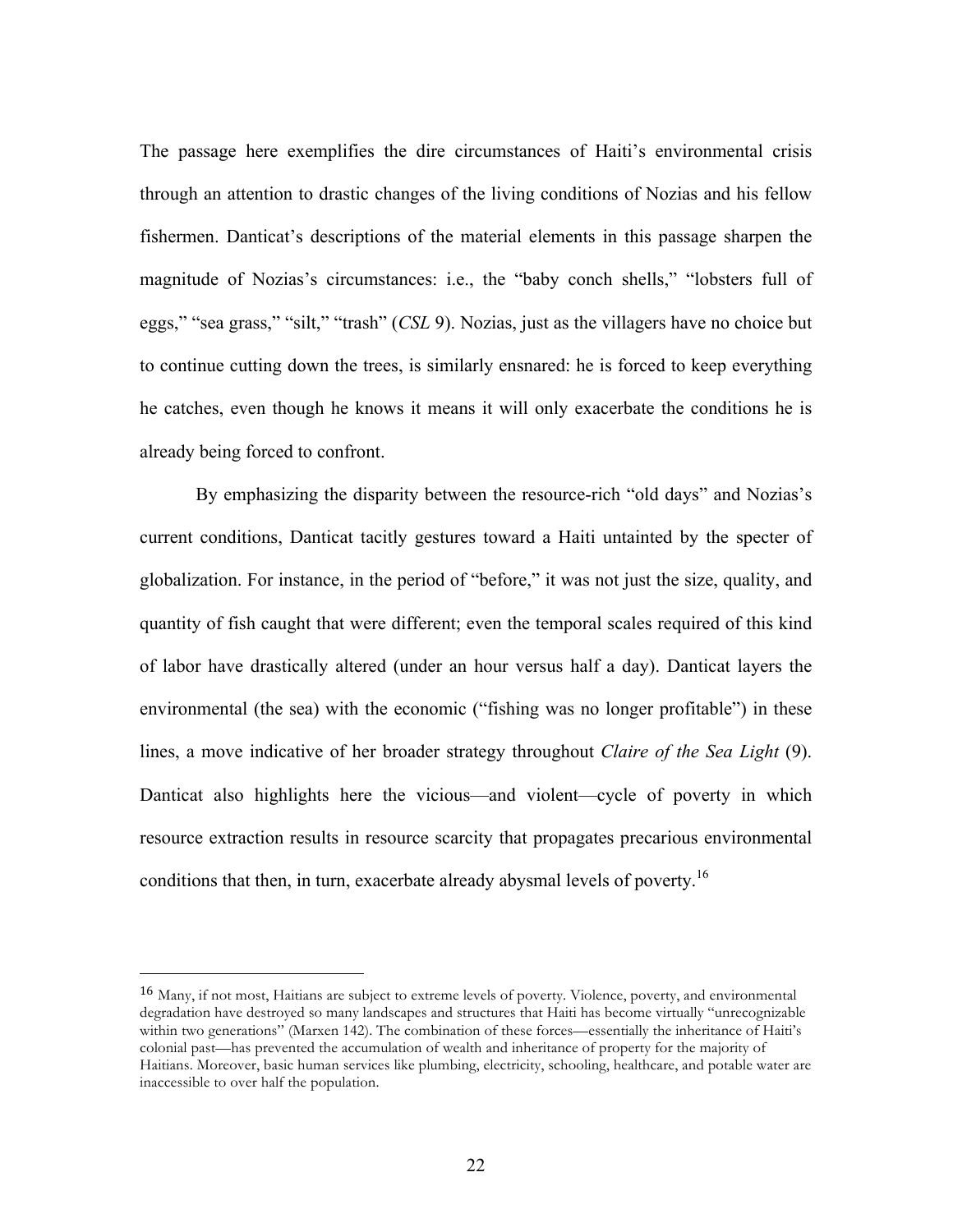Danticat utilizes the sea in *Claire of the Sea Light* to highlight the need for incorporating fundamental environmental questions when trying to tackle contemporary conflicts over unenven economic practices. Nozias's reflections on the sea here can thus be read as a critique of how a previously healthy water and ecosystem in his village have been deposed by incoming tides of globalized capital that have commodified water outright. The conversion of healthy watercourses and ocean ecosystems into profit often obliterates the real material foundations of wealth and well-being. The disregard for the consequences of these processes on the surrounding natural environment—and for the people who are forced to live under the oligarchs, dictators, and military regimes that cooperate with the skewed terms of resource extraction the U.S. and Europe pay them to support—works doubly to the benefit of those nations and comes at the direct expense of the people and the environment in which this kind of political and environmental dispossession occurs (Nixon 70). It is in this way that *Claire of the Sea Light* functions as a canary in the mine; a *cri d'alarme* that converts these long emergencies created by nameless actors into an arresting narrative with broader political aims.

*Claire of the Sea Light* dislodges conceptual constructions of Haiti as an "island" space that is divorced from the industrial temperate north; conversely, it is precisely these "island spaces," that have supplied a large quantity of the material sources of the Global North's production. That the town of Ville Rose, topographically, is shaped like a "tropical rose" seems a tactic of this larger aesthetic strategy: Ville Rose has a "flowershaped perimeter that, from the mountains, looked like the unfurling petals of a massive tropical rose," where only "five percent" were "wealthy or comfortable. The rest were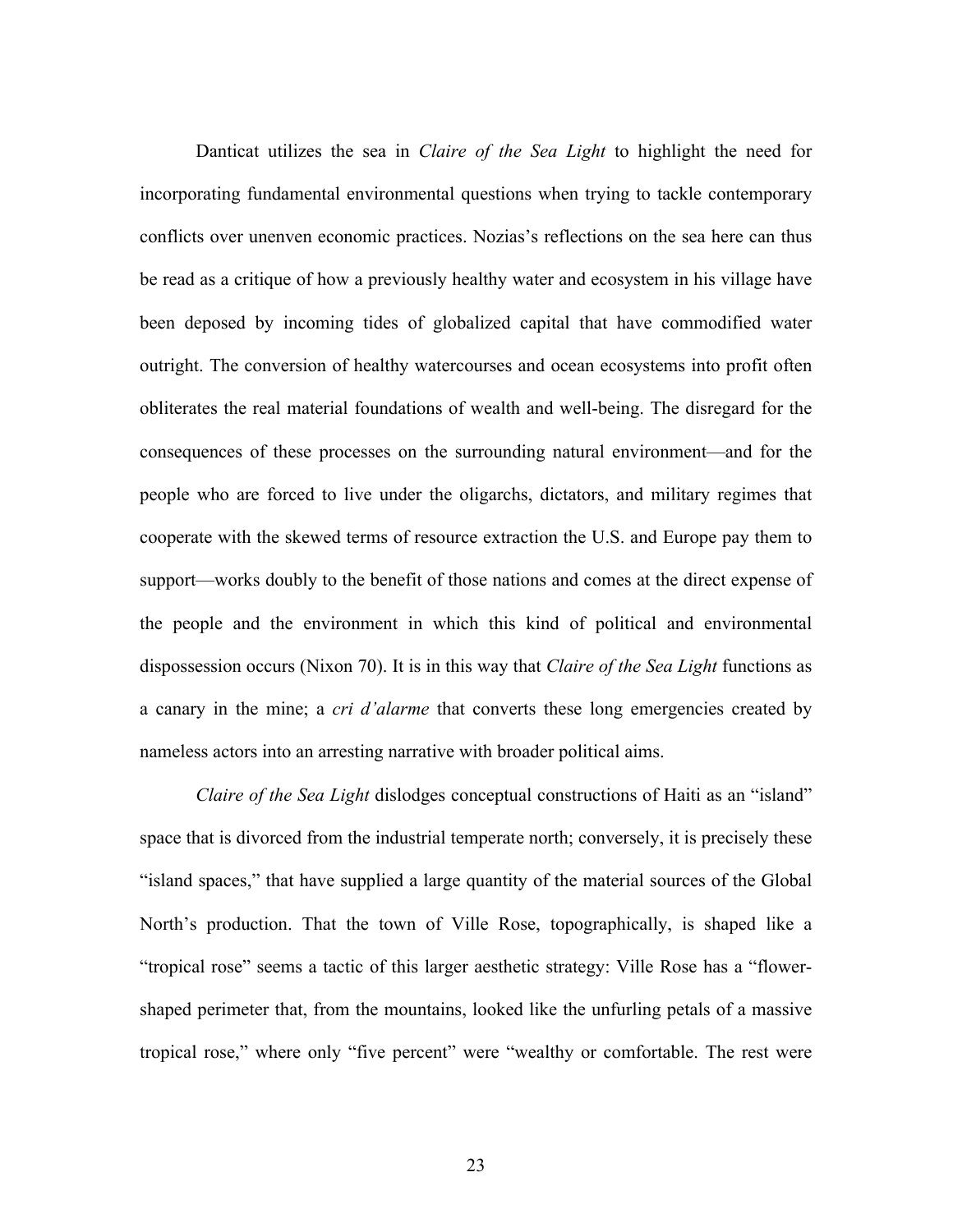poor, some dirt-poor" (*CSL* 5). Danticat frequently represents the land's inherent fertility in flower imagery, and signals the exploitation of the land through references to dirt or ash. For instance, in a later chapter in the novel, when Max Jr. has fled his father's house after being confronted by Flore, Max Sr. is standing on the front porch of his house conversing with his son's American girlfriend, Jessamine:

'"What are these flowers?' she called out.

'Violets,' he told her.

'They grow here?' she asked…

'Everything can grow here,' he replied…(*CSL* 192)

It is significant that Max Sr. responds to Jessamine by saying that everything *can* grow here, not that everything *does.* This word choice, where "can," suggests possibility, and "does" embodies something more tangible and concrete, may be read as a nod toward Haiti's colonial past. Haiti was not always "poor"; in fact, the French colony that became Haiti provided the wealth that fueled the French Empire—and supplied two-thirds of the sugar and three-fourths of the coffee that Europe consumed. Of equal import then is that Danticat situates an American at the center of this exchange, who is surprised that anything of aesthetic beauty can flourish here. Underpinning Jessamine's comment is the assumption that Haiti is a wasteland; comments such as Jessamine's, or those that refer to Haiti as the "poorest country on the Western Hemisphere," pathologize Haiti and separate events there from the reach of global forces.

The Global North has needed Haiti to be poor since it was founded; it has designed its poverty, pushed for its poverty, and has repeatedly tried to profit from its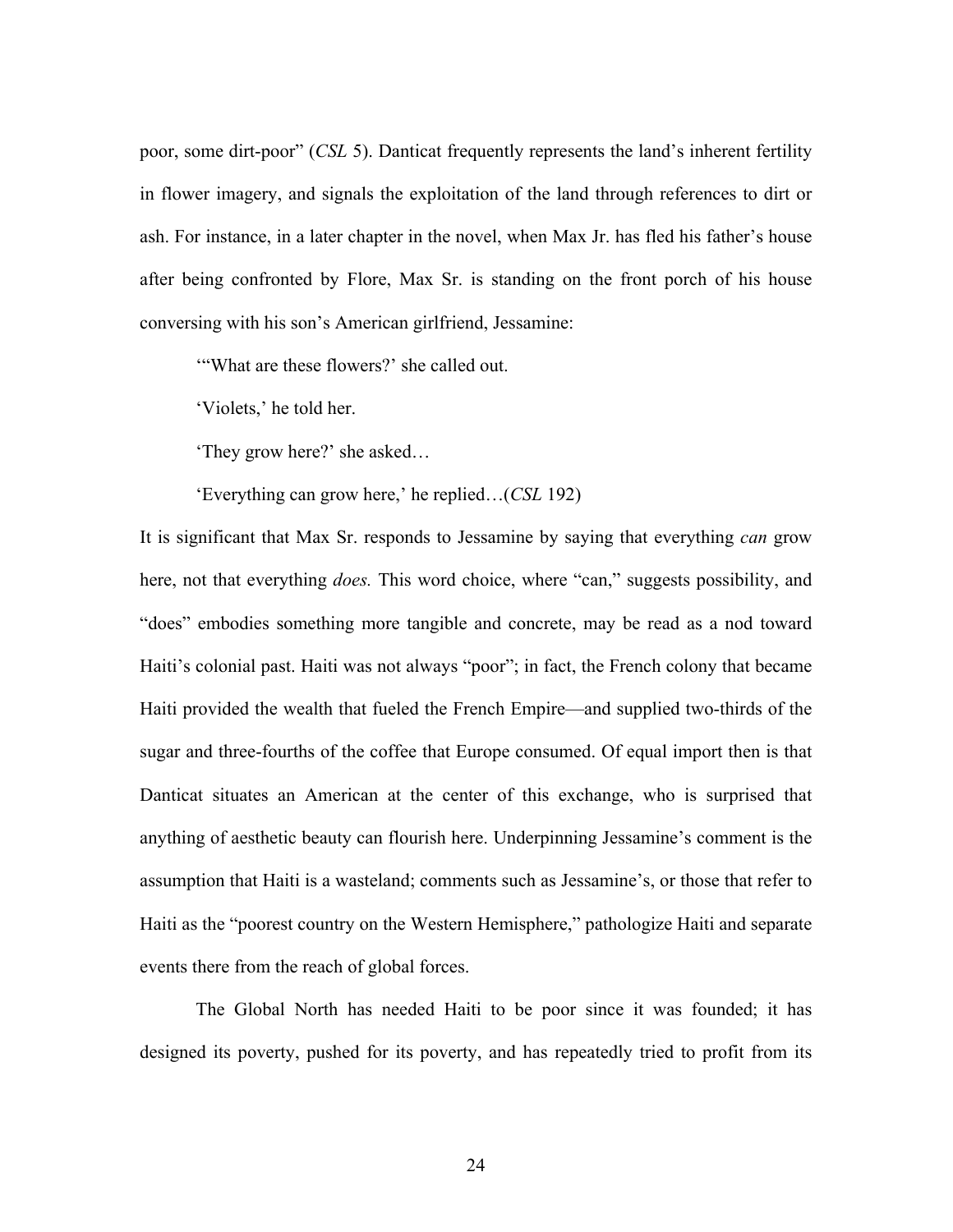poverty—and yet, the material roots of Haiti's instability are obscured. Take, for example, that in the early 1920's, over sixty percent of Haiti's land was still covered by forests; by 1945, following the American Occupation, essentially a glorified period of intensified lumber exportation, this number had been reduced to twenty-one percent (Paravisini-Gebert 79). This systemic deforestation of Haiti, and its harrowing consequence—soil erosion—looms large as perhaps the most significant threat to the country's viability and its population's resilience in the face of the environmental consequences of slow violence. When the effects of capital strip and colonize the "terrain of remembrance," transforming lands and waters beyond recognition, as in Nozias's case, Janine MacLeod argues that this rapid turnover limits the depth of association that these can accumulate and provides "scant material habitat for multi-generational memories" (44). In other words, cultural production and the landscape are always closely bound.

Danticat's inclusion of the Haitian aphorism, "the sea does not hide dirt," in the concluding pages of the novel, animates and exemplifies the novel's overall relationship to the sea and the relationship of the sea to the land. After Max Jr. has been confronted by Flore, and met his illegitimate son, he stands on the beach, contemplating his own suicide and hiding the truths of his past beneath the waves:

People like to say of the sea that lanmè pa kenbe kras, the sea does not hide dirt. It does not keep secrets…. It was as large as it was small… You could scatter both ashes and flowers in it…. You could make love in it and you could surrender to it, and oddly enough, surrendering at sea felt somewhat like surrendering on land….

25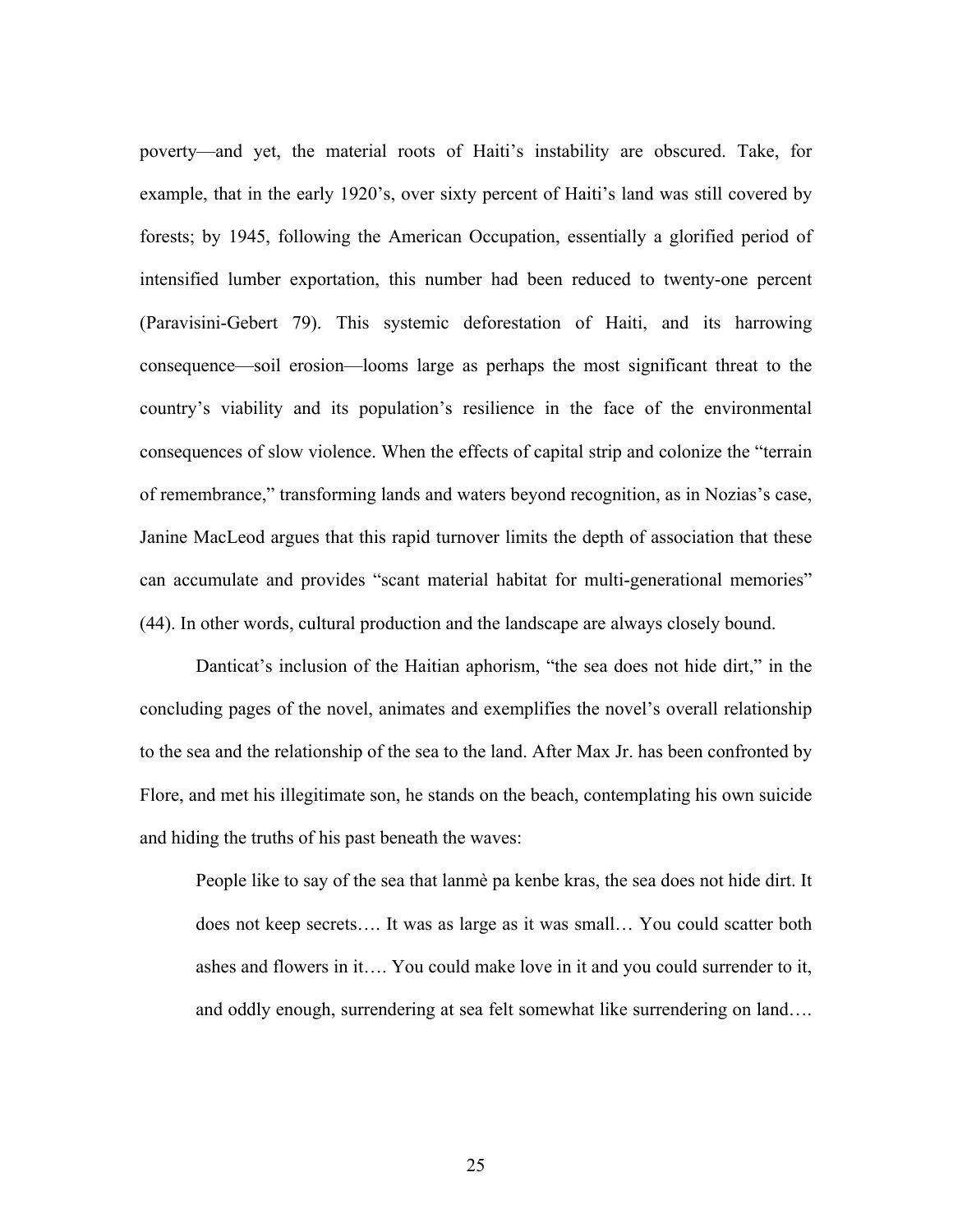You could just as easily lie down in the sea as you might in the woods, and simply fall asleep. (*CSL* 199)

The sea and the land are held together here, particularly through the repetition of the phrase, "the sea does not hide dirt," in both Haitian Creole and English. What dirt might obscure, this phrase indicates, the sea makes clear. What land might hide, the sea reveals. What metropoles pass over as *aqua nullius,* blank space, constitutes the islands. The sea "does not keep secrets." It will tell its stories; it will surge in a wall of water from the ocean floor to "lick the pink sky" of dawn (*CSL* 3). It has dark depths, and "dazzling glows" that schools of "tiny silver" fish create on the surface under the night sky (*CSL*  33). The sea is deceptive in its size, and wide in its expanse. You can scatter ashes in it, and cast flowers across it: it is a passageway for return in death and a source of life and beauty. The sea, in other words, is a dynamic material repository: it can be as docile as it is volatile, as participatory as it is revelatory. In the final coda of *Claire of the Sea Light*, Danticat offers a narrative invitation to return to the sea.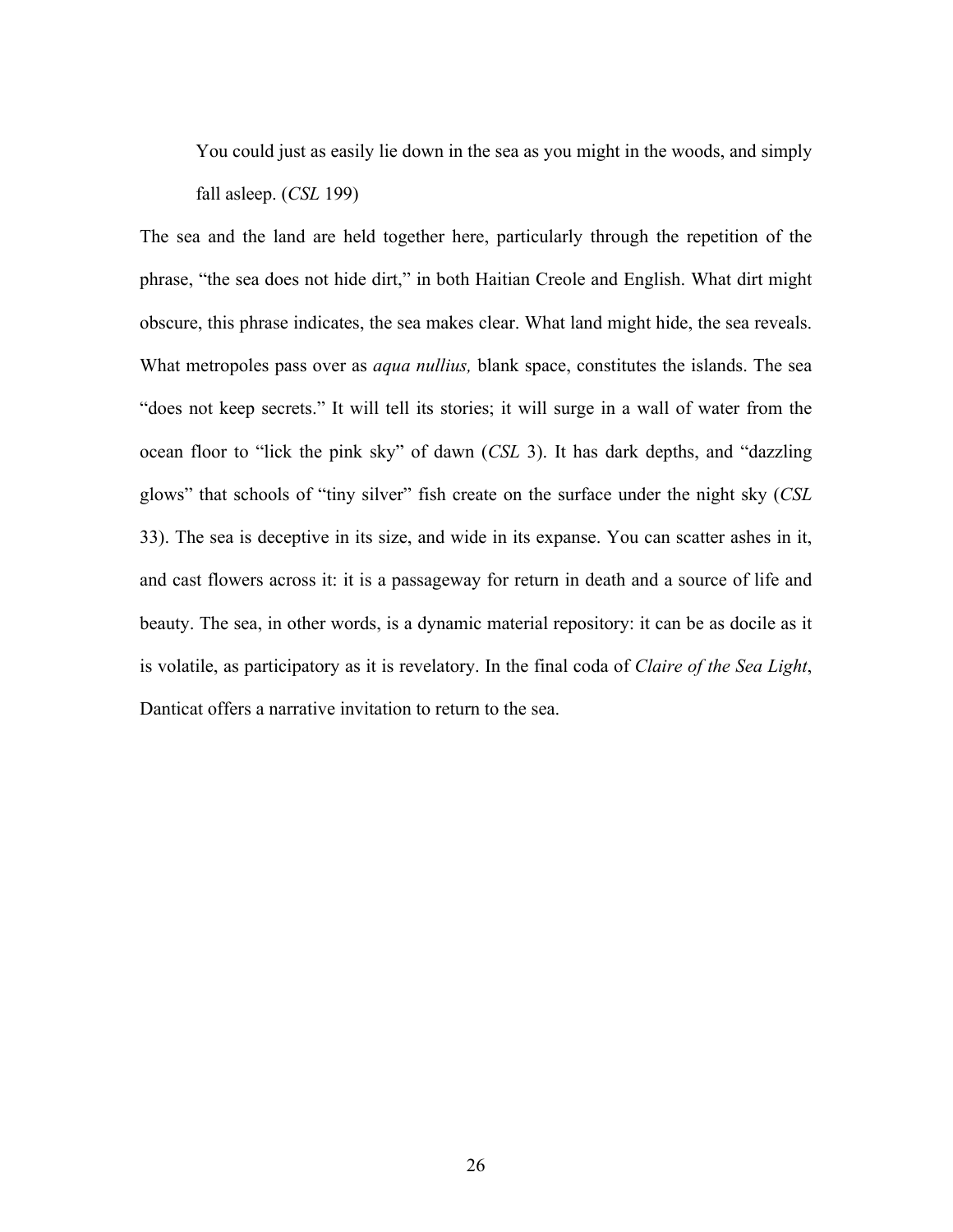#### **Conclusion: Ecoglobal Literary Approaches**

Though an attention to water has been overlooked in the critical dialogue surrounding Danticat's work, this neglect finds its counterpart in contemporary political conversations about the environment, globalization, history, and social justice. Even as humanity is transforming the global water system, there is a pervasive indifference in regarding how these transformations are *already* affecting geopolitical concerns and international relations. As Lawrence Buell points out, the United States leaves "by far" the largest "ecological footprint" of any nation on earth; but, confusingly, by other standards of measurement, the "national ecological imagination" in the U.S. is selfconsciously alert (230). This is inherently problematic as it suggests that the U.S. is both the worst offender of environmental entanglements across the globe and purportedly, also unaware of this fact. Environmental attitudes and behaviors in the U.S., hence, do not find their attendant registers.

Danticat's fiction stands as a testimony to issues of world urgency—but especially, the interrelatedness of political upheaval, colonial legacies, and the environment**.** The violations of the environmental rights of former colonies in the Global South by the Global North simmer just beneath the surface of Danticat's fiction. For instance, immediately following Max Sr.'s discussion with Jessamine about the African violets, Max Sr. is "horrified," that Jessamine then proceeds to "drop her cigarette ashes, then the cigarette butt itself, on the African violets around the porch…she was using his flowers as an ashtray" (*CSL* 190). Encompassed in Jessamine's negligence here is both a representation of the cognitive maps of islandness that Elizabeth DeLoughrey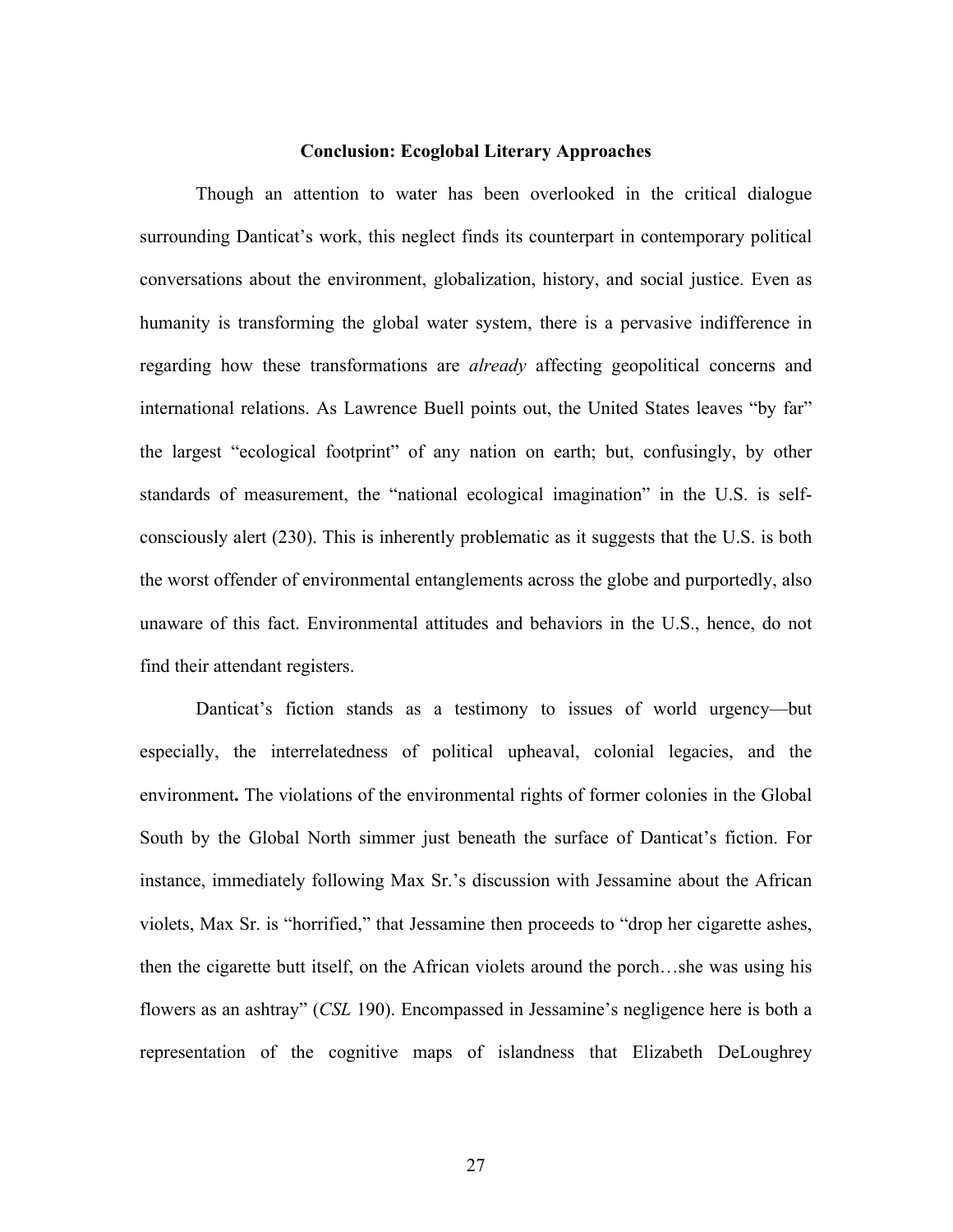investigates in her work as well as a representation of how these perceptions of "island" spaces (i.e., Haiti as a wasteland, remote, underdeveloped) translates to behavioral practices. Jessamine's scattering of her cigarette's ashes (from above) over the African violets (on the ground) represents both spatially and literally the "poison redistribution ethic" the Global North enacted against the Global South (Nixon 2). In the introduction to *Slow Violence*, Nixon cites Lawrence Summers, then president of the World Bank, who wrote in 1991 in a confidential memo that he always thought, "'that countries in Africa are vastly under polluted…Just between you and me, shouldn't the World Bank be encouraging more migration of the dirty industries to the Least Developed Countries?'" (qtd. in Nixon 1). What Summers's comment and Danticat's prose reveal is that Jessamine is characteristic of broader U.S. practices that use the fertile garden, the land and seascapes, of the Global South as an ashtray for the waste and pollution nations in the Global North are responsible for producing. As the earlier scenes with Nozias–the sea and the villagers–trees both capture, Danticat asserts throughout *Claire of the Sea Light* the devastating material and collective ramifications that this scheme of "off-loading rich-nation toxins" onto the world's poorest countries has had on Haiti's people, land, and seascapes (Nixon 2). Moreover, it is in this way that Danticat effectively utilizes the aesthetic form of the novel to achieve broader political, cultural, and environmental aims.

Water's highly specific materiality reflects its interactions with human bodies and history as well as our relationships to practices of manipulation, exploitation, and pollution. Water is a commons, Vandava Shiva maintains, and when water disappears or competitions over scarce water resources grow, conflicts, displacement, and wars are the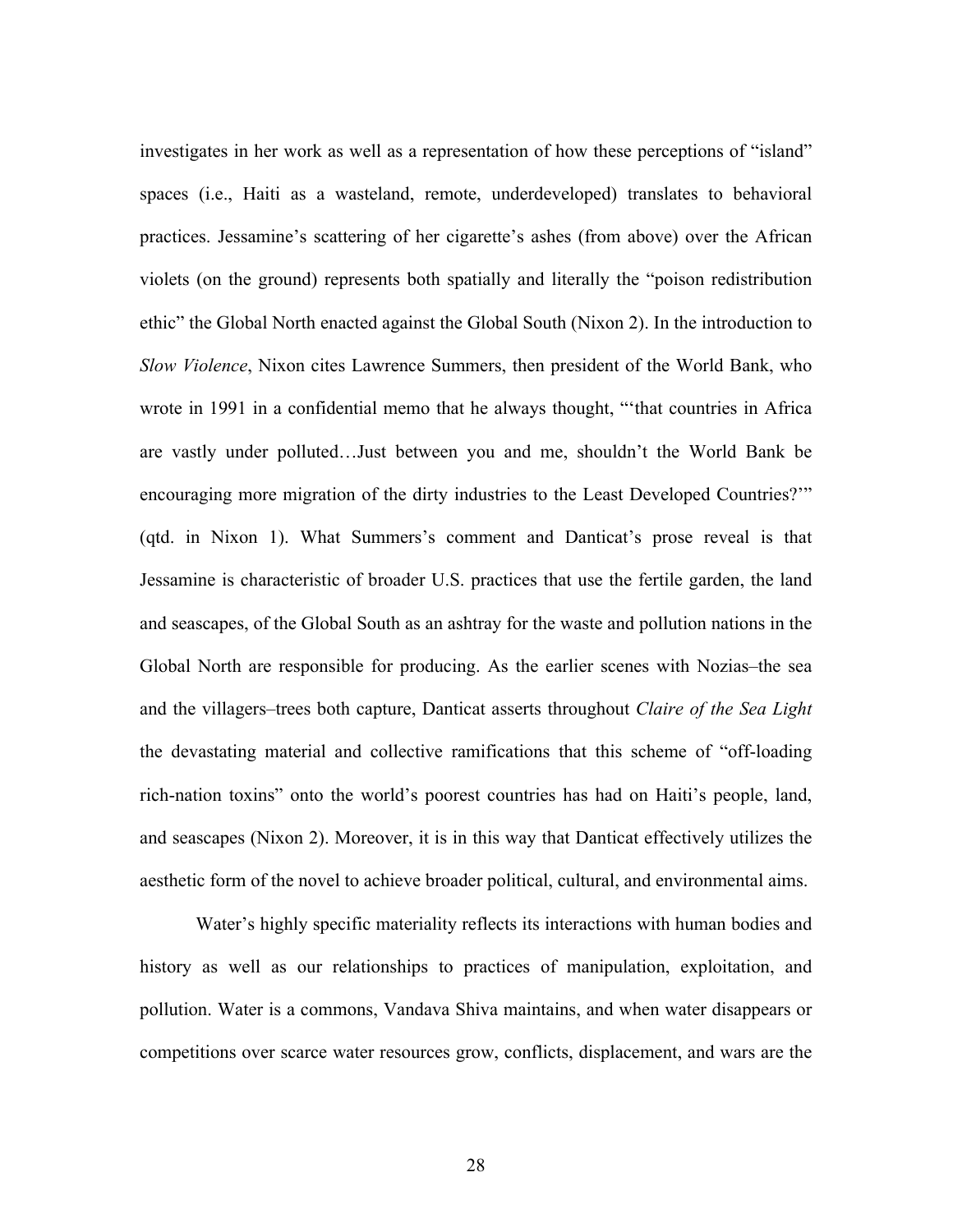result (4). Defending the rights of water, and the rights of communities to their water commons, has slowly emerged as a crucial source of conflict and protest in the modern era. These conflicts will likely be accelerated as climate change, acidifying oceans, toxic drift, and oceanic "dead zones" persist.<sup>17</sup> Both Shiva and Danticat identify water democracy at the heart of sustainability, justice, and peace.

Every time unsustainable human activity disrupts the earth's potential for renewing life's processes, we disrupt the water cycle and water pathways—and life itself, for some. Many river basins, for instance, have been dramatically transformed through the process of "river training"; some of the world's largest rivers show a complete or nearly complete loss of perennial discharge to the ocean; this is true of both the Yellow and Nile Rivers (Vorosmarty et al 509). The conversion of healthy watercourses and ocean ecosystems into profit often transforms communities and their waters beyond recognition. Communities like Claire and Nozias's in Ville Rose—that had previously been perched alongside stretches of fertile land and water resources—will, inevitably, be displaced. We very well may, at this rate, see the world's first "climate refugees" in our lifetime. The consequences of this systematic re-routing of natural resources and/or abuses of them, especially in ways that disrupt natural water cycles and pathways, are magnified in the re-routing of the communities that surround them. That is, the deterioration of these ecosystems undermines the sustainability of communities and entire societies that previously surrounded these waterways.

<sup>&</sup>lt;sup>17</sup> According to the National Oceanic and Atmospheric Administration, "dead zones" are low-oxygen or hypoxic areas in the world's oceans and large lakes that are caused by excessive nutrient pollution from human activities, coupled with other factors that deplete the oxygen required to support most marine life in bottom and near-bottom water.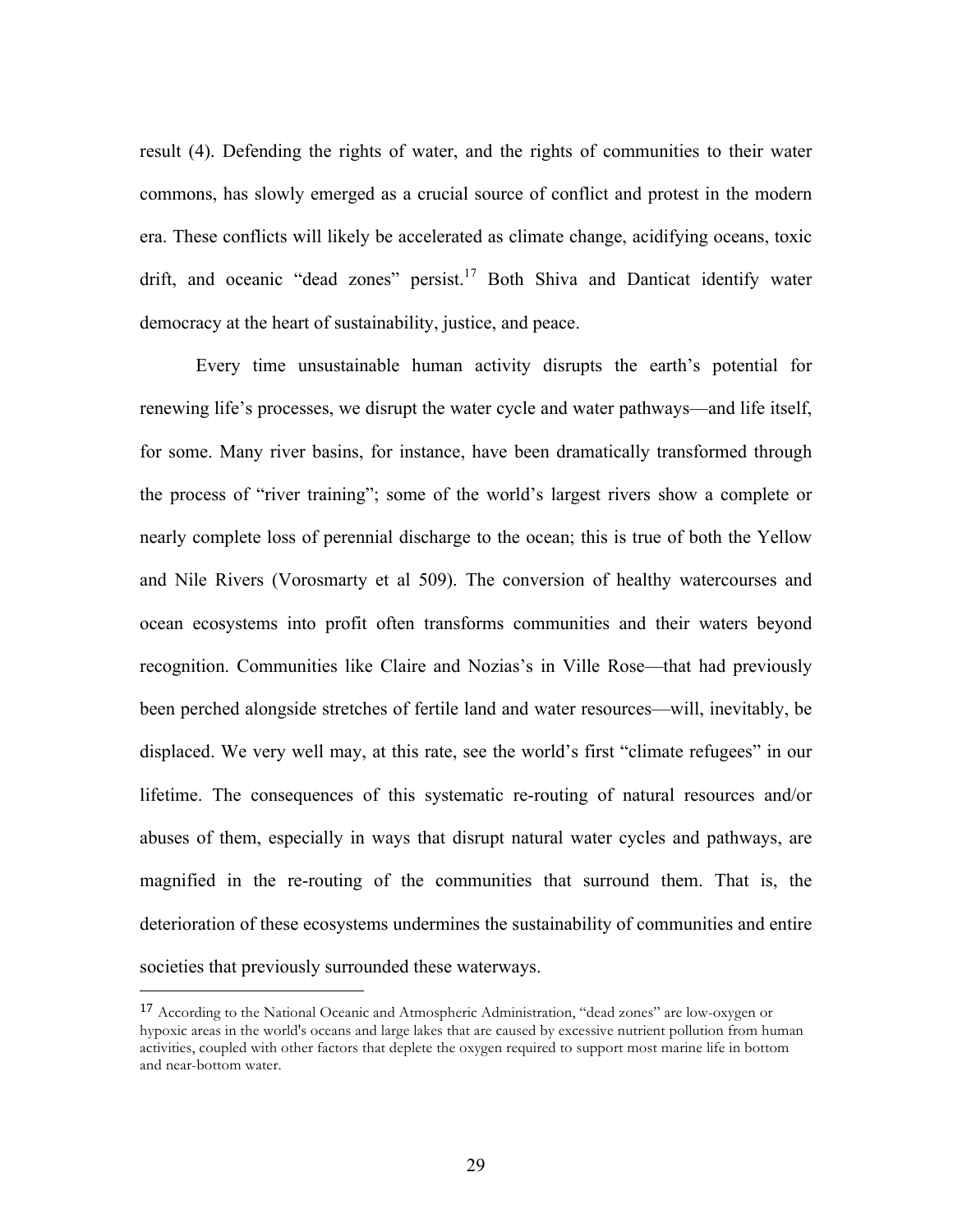This "slow violence" against the water commons is seldom acknowledged for the sinister act that it is—not unlike the "poison redistribution" that has devastated the shores of the Caribbean Sea, or the U.S. support of dictators who allowed that pollution and resource extraction to occur. Reading Danticat's literature, while thinking "ecologically" about Haiti, inescapably points to how globalization has allowed the cognitive maps of colonial discourse surrounding "islands" to continue. Haiti's land has been relegated again and again to the status of an "island" that functions as a colonial or sociopolitical laboratory of experiment (DeLoughrey 9). In many ways, Haiti's current environmental and economic plight is a direct result of centuries worth of exploitation, political violence, and systematic oppression. This insidious historical and methodical violence is precisely what Danticat seeks to make visible in her writing—and precisely what the novel form affords her to achieve. While literary evocations of the sea may not, on their own, uncover the multitudinous currents driving the ebb and flow of the tides of "progress," pollution, and people in transoceanic movement, foregrounding Danticat's literature in questions of how water is bound into the form of the work alongside explorations of the fraught historical conditions of the present suggest that other relationships to time, the past, water, and to one another may be possible.

In so many ways, the world still operates under the premise that what is lost to the sea stays there; that the ocean never returns what it takes. This notion is part of the same pervasive myth that suggests we need not concern ourselves with environments that are geographically across oceans from us and thus, theoretically, "out of sight;" that is, that the oceans that separate the Global South from the Global North will insulate the Global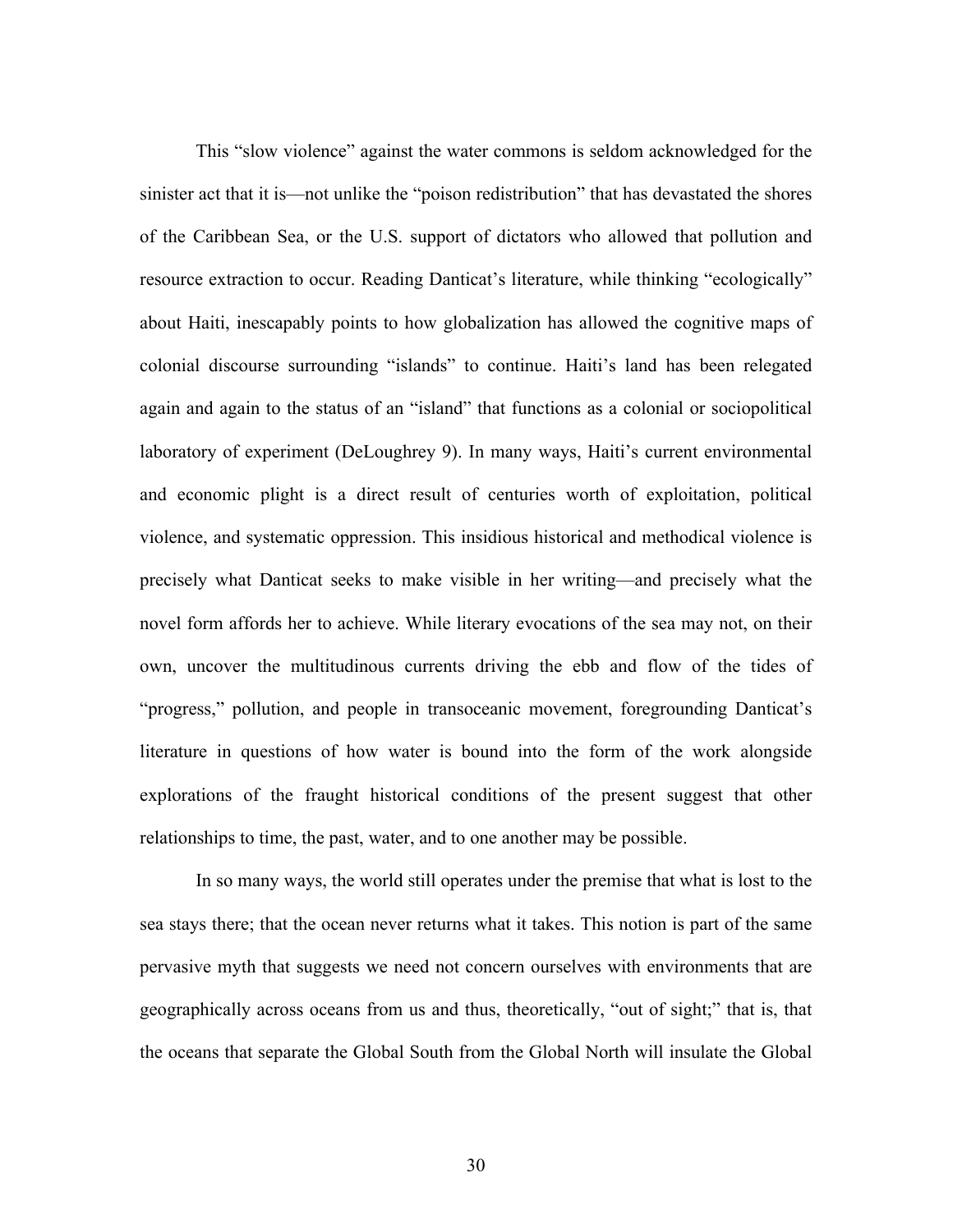North from feeling the adverse affects of climate change. This notion perpetuates the idea that we are not all inhabiting a position of climate vulnerability. We cannot, as Nixon notes, "segregate secure communities from insecure ones long term," nor can we separate out orderly societies from those abandoned to destitution and "climate chaos" (267). Danticat's novels dislodge these misconceptions and cognitive links that are missing from this discussion. Moreover, her work underscores the urgency and expediency in which we need to imagine a world more fully held in common. Danticat's use of specific and regional bodies of water tells us that these are not books meant to exist outside of time and space; these novels are not, in other words, intended to provide a method of escape to readers. Instead, what her novels seek to undertake is an exploration of how water, when written into the form of a novel, helps us to better understand conditions of extreme inequality, uncertainty, instability, and precariousness. Thus, an attention to the sea in Edwidge Danticat's work makes plain just how deeply connected we all are, how time and space can be understood more fluidly, and how these connections can be more fully realized in a closer consideration of our lived environments. And, perhaps, also that we ignore these sites of connection and material realities at our own peril.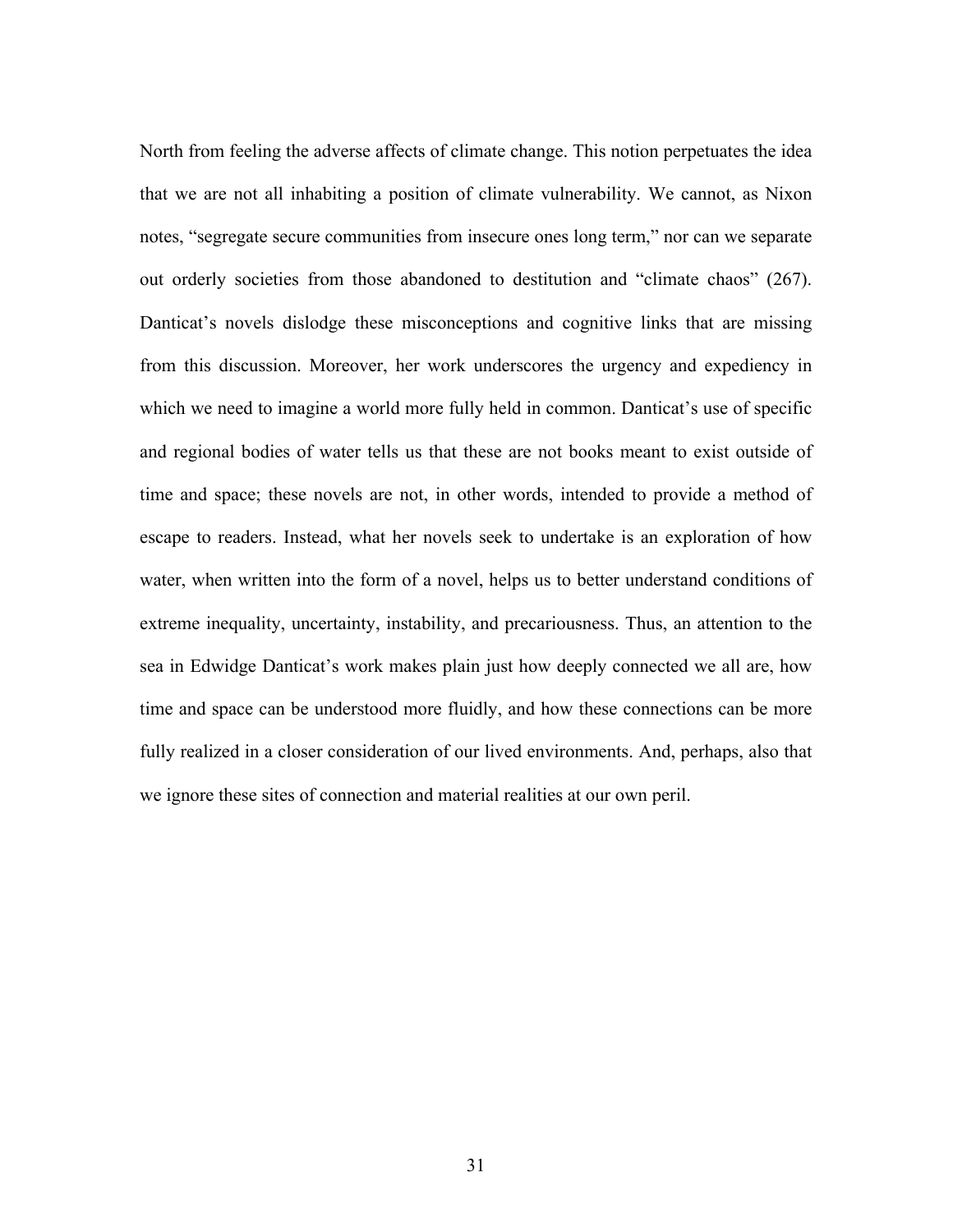#### Works Cited

- Bauman, Zygmunt. *Wasted Lives: Modernity and Its Outcasts*. Cambridge: Polity, 2004. Print.
- Buell, Lawrence. "Ecoglobalist Affects: The Emergence of U.S. Environmental Imagination on a Planetary Scale." *Shades of the Planet: American Literature as World Literature*. Princeton University Press, 2007.

Danticat, Edwidge. *Claire of the Sea Light*. Vintage Books. 2013. Print.

- Danticat, Edwidge. *Krik? Krak!* Vintage Books, 1996. Print.
- Danticat, Edwidge."We are Ugly, But We are Here." *The Caribbean Writer* Volume 10. University of the Virgin Islands: 1996.
- Dimock, Wai Chee. "Introduction: Planet and America, Set and Subset." *Shades of the Planet: American Literature as World Literature*. Princeton University Press, 2007.
- DeLoughrey, Elizabeth. *Routes and Roots: Navigating Caribbean and Pacific Island Literatures*. University of Hawai'i Press. 2007. Print.
- Deloughrey, Elizabeth. "Heavy Waters: Waste and Atlantic Modernity." *PMLA*, vol. 125, no. 3, May 2010, pp. 703–712. *JSTOR*.
- Glissant, Edouard. *Caribbean Discourse: Selected Essays.* Trans. Michael Dash. Charlottesville: Caraf Books/University of Virginia. 1989. Print.
- Heise, Ursula K. "Postcolonial Ecocriticism and the Question of Literature." Afterword. *Postcolonial Green: Environmental Politics and World Narratives.* Eds. Bonnie Roos, Alex Hunt. University of Virginia Press, 2010. Print: 251-275.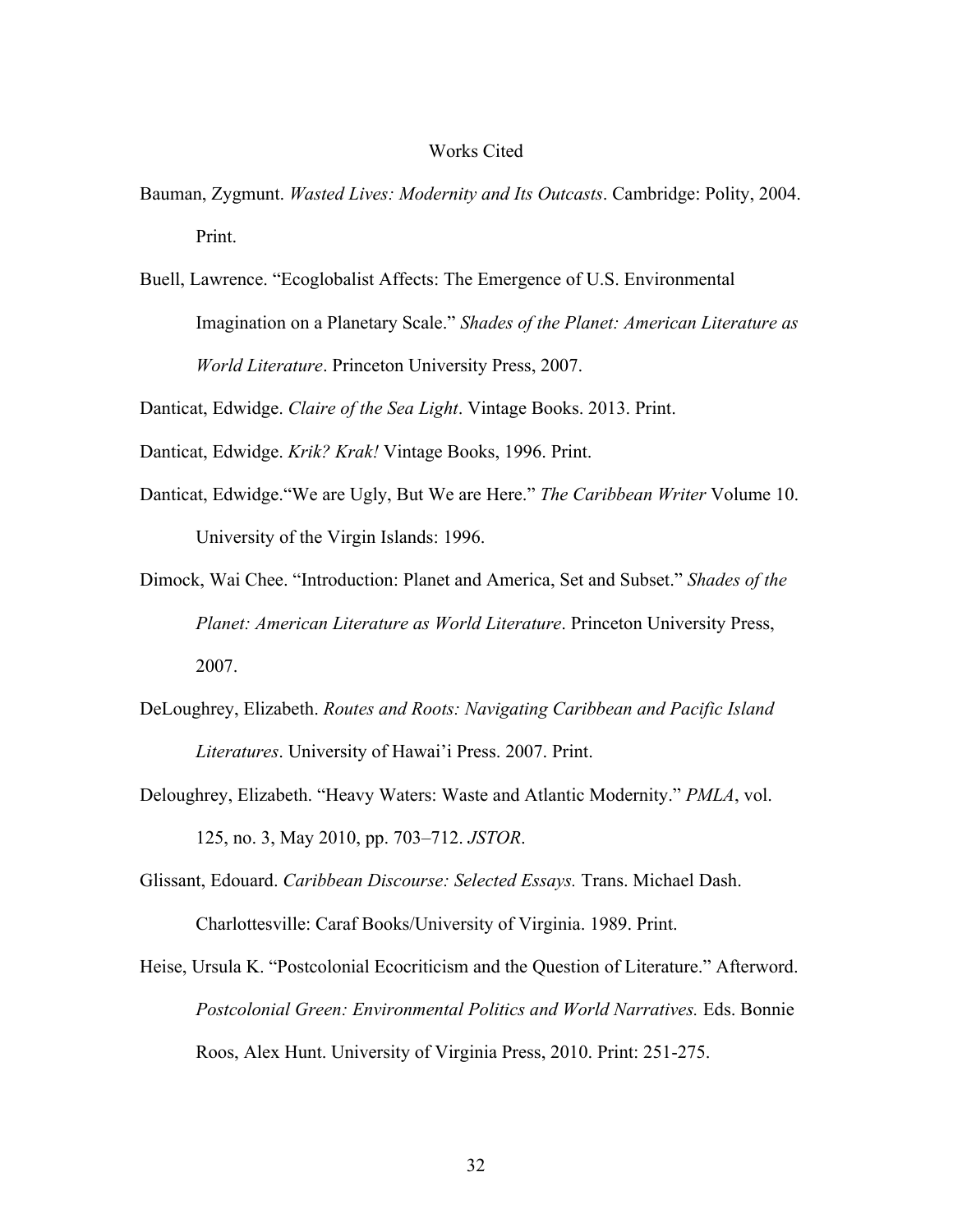- Huggan, Graham. "'Greening' Postcolonialism: Ecocritical Perspectives." *Modern Fiction Studies* 50.3 (Fall 2004): 701-33.
- MacLeod, Janine. "Water and the Material Imagination: Reading the Sea of Memory Against Flows of Capital." *Thinking with Water*, McGill-Queen's University Press, 2013, pp. 40–61.
- Nixon, Rob. *Slow Violence and the Environmentalism of the Poor*. Harvard Univ. Press, 2013. Print.
- Orlove, Ben, and Steven C. Caton. "Water Sustainability: Anthropological Approaches and Prospects." *Annual Review of Anthropology*, vol. 39, 2010, pp. 401–415.
- Scott, Helen. "Replacing the 'Wall of Disinformation': 'The Butterfly's Way,' 'Krik? Krak!' and Representations of Haiti in the U.S.A." *Journal of Haitian Studies*, vol. 7, no. 2, 2011, pp. 78–93. *Center for Black Studies Research*.
- Shiva, Vandana. *Water Wars: Privatization, Pollution and Profit*. Pluto Press, 2002.
- Strang, Veronica. *The Meaning of Water*. Berg, 2004.
- Vorosmarty, C. et al. 2004. "Humans Transforming the Global Water System." *Eos* 85(48): 509, 513–514.
- Walcott, Derek. "The Sea is History." *Collected Poems, 1948-84*. New York: Farrar, 1986. 364-66. Print.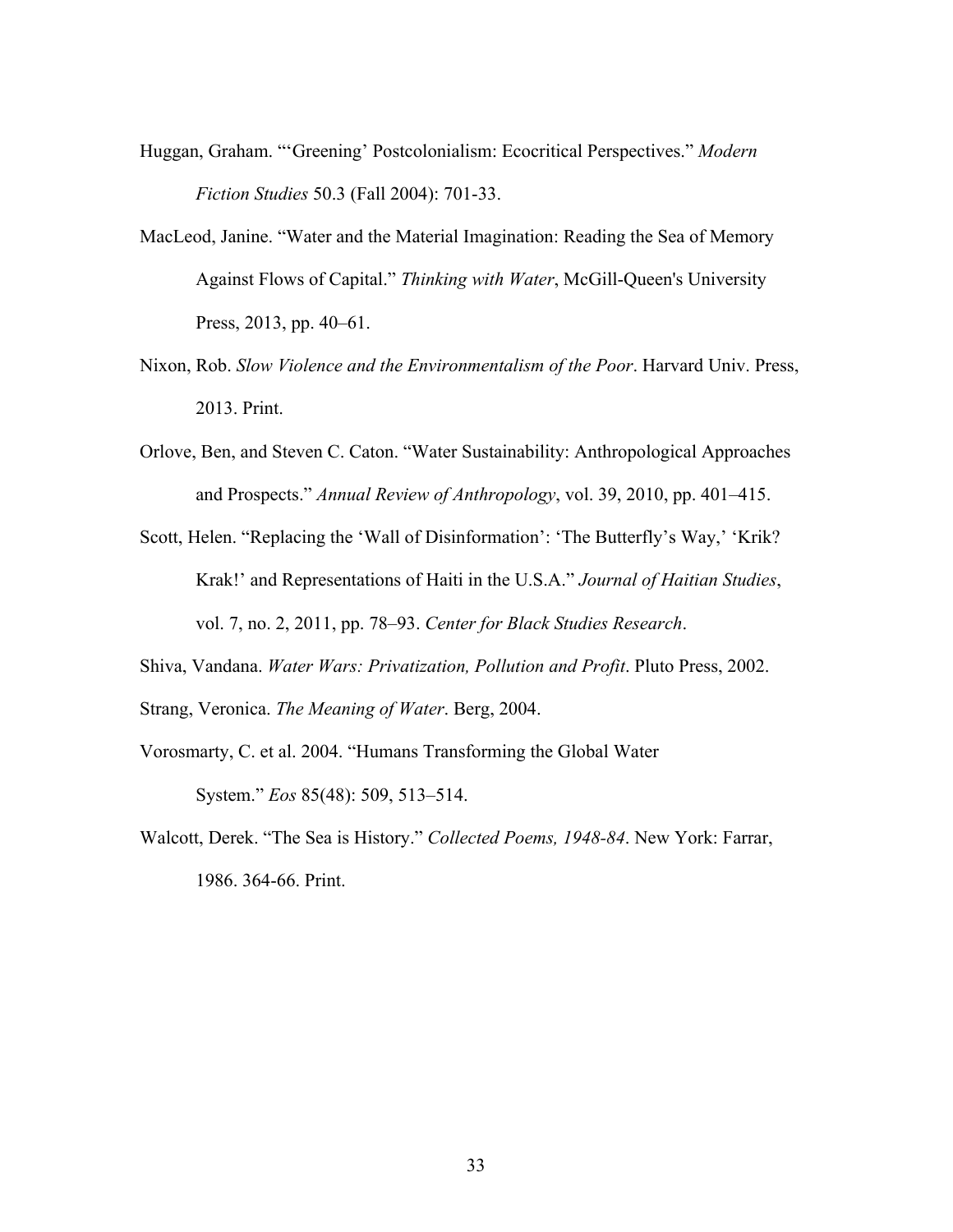#### Works Consulted

- Baucom, Ian. *Specters of the Atlantic: Finance Capital, Slavery, and the Philosophy of History.* Durham: Duke UP, 2005. Print.
- Benjamin, Walter. *Reflections: Essays, Aphorisms, Autobiographical Writings*, translated by Edmund Jephcott, Schocken Books, 2007, pp. 277–300. Print.
- Brathwaite, Edward Kamau. "Caribbean Culture: Two Paradigms." *Mission and Capsule.* Ed. Jurgen Martini, 9-54. Bremen: Universitat Bremen.
- Chauvet, Marie. *Love, Anger, Madness: a Haitian Triptych*. Ed. Edwidge Danticat.
	- Translated by Rose-Myriam ReÌjouis and Val Vinokur, Modern Library, 2010.
- Chen, Wilson C. "Figures of Flight and Entrapment in Edwidge Danticat's *Krik?*

*Krak!*." *Rocky Mountain Review*, vol. 65, no. 1, 2011, pp. 36–55.

- Cope, Robyn. "We Are Your Neighbors: Edwidge Danticat's New Narrative." *Journal of Haitian Studies*, vol. 23, no. 1, 2017, pp. 98–118. *Project MUSE*.
- D'Aguier, Fred. *Feeding the Ghosts*. Hopewell: Ecco, 1997. Print.

Danticat, Edwidge. *The Farming of Bones*. Penguin Books. 1998. Print.

Danticat, Edwidge. *Breath, Eyes, Memory*. Penguin Books. 2007. Print.

Guha, Ramachandra. "Radical American Environmentalism and Wilderness

Preservation." *Environmental Ethics*, vol. 11, no. 1, 1989, pp. 71–83.,

Linton, Jamie. *What Is Water? The History of a Modern Abstraction*. UBC Press, 2013.

MacLeod, Janine. "Water and the Material Imagination: Reading the Sea of Memory Against Flows of Capital." *Thinking with Water*, McGill-Queen's University Press, 2013, pp. 40–61.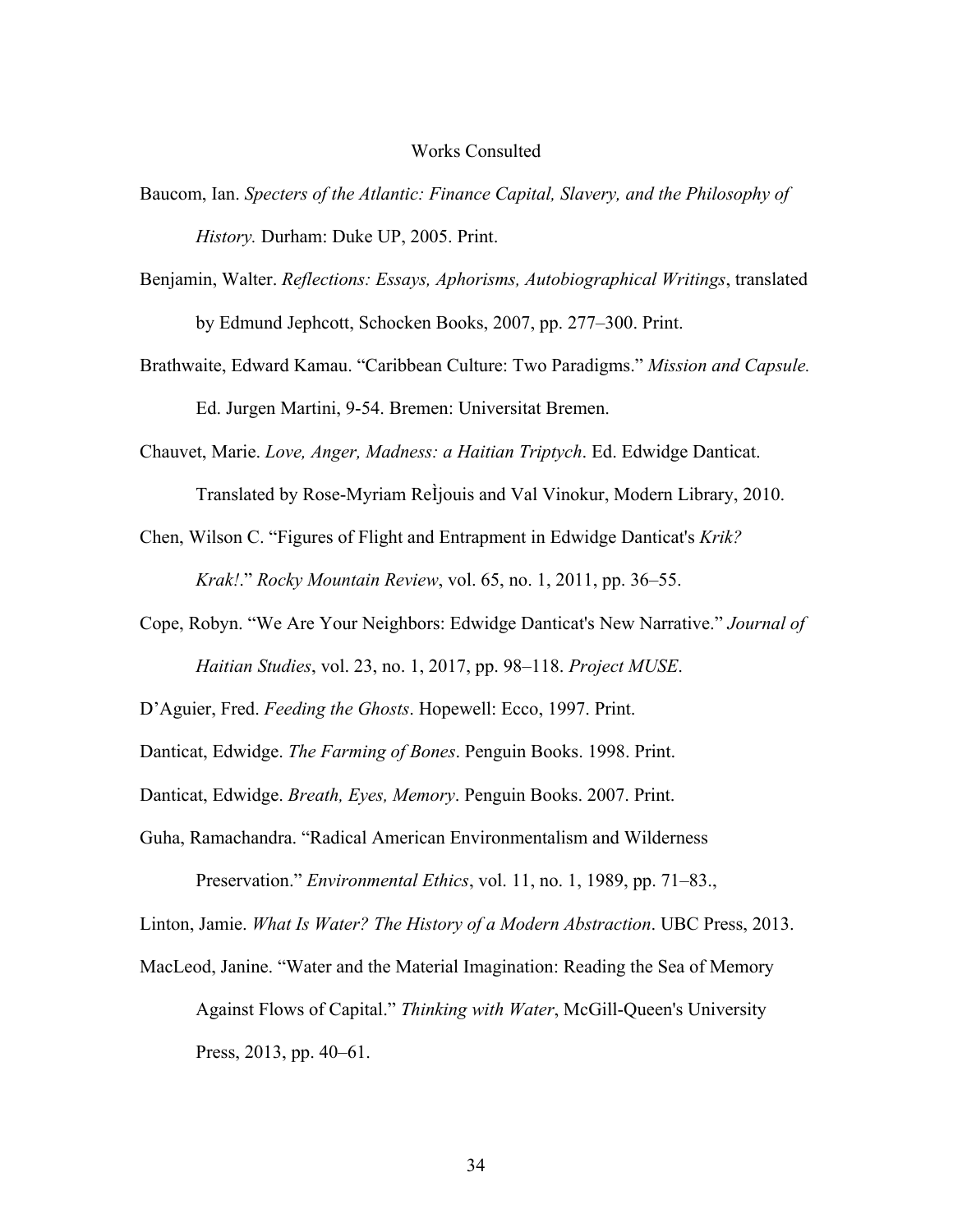- Marxsen, Patti M., and Patti M. Marxen. "The Map Within: Place, Displacement and the Long Shadow of History in the Work of Edwidge Danticat." *Journal of Haitian Studies*, vol. 11, no. 1, 2005, pp. 140–155.
- Orlove, Ben, and Steven C. Caton. "Water Sustainability: Anthropological Approaches and Prospects." *Annual Review of Anthropology*, vol. 39, 2010, pp. 401–415.
- Palumbo-Liu, David. "Atlantic to Pacific: James, Todorov, Blackmur, and Intercontinental Form." *Shades of the Planet: American Literature as World Literature*. Princeton University Press, 2007: 196-226.
- Pressley-Sanon, Toni. *Istwa across the Water: Haitian History, Memory, and the Cultural Imagination*. University of Florida Press, 2017. Print.
- Ragbar, Nadia. "Imagining Postcolonialism as a Revolutionary Reality: Edwidge Danticat's Opus as a Testimonry of Haitian Women's Survival through Narration." *Journal of Haitian Studies* , vol. 7, no. 2, 2011, pp. 110–126. *JSTOR*.
- Said, Edward W. "Worldly Humanism v. the Empire Builders*.*" *Counterpunch.* 4 August 2003.
- Said, Edward W. *After the Last Sky*: *Palestinian Lives*. Pantheon Books, 1986.
- Sarthou, Sharron Eve. "Unsilencing Defiles Daughters: Overcoming Silence in Edwidge Danticat's Breath, Eyes, Memory and Krik? Krak!" *The Global South*, vol. 4, no. 2, 2010, pp. 99–123. *JSTOR*.
- Sharpe, Christina Elizabeth. *In the Wake: on Blackness and Being*. Duke University Press, 2016.